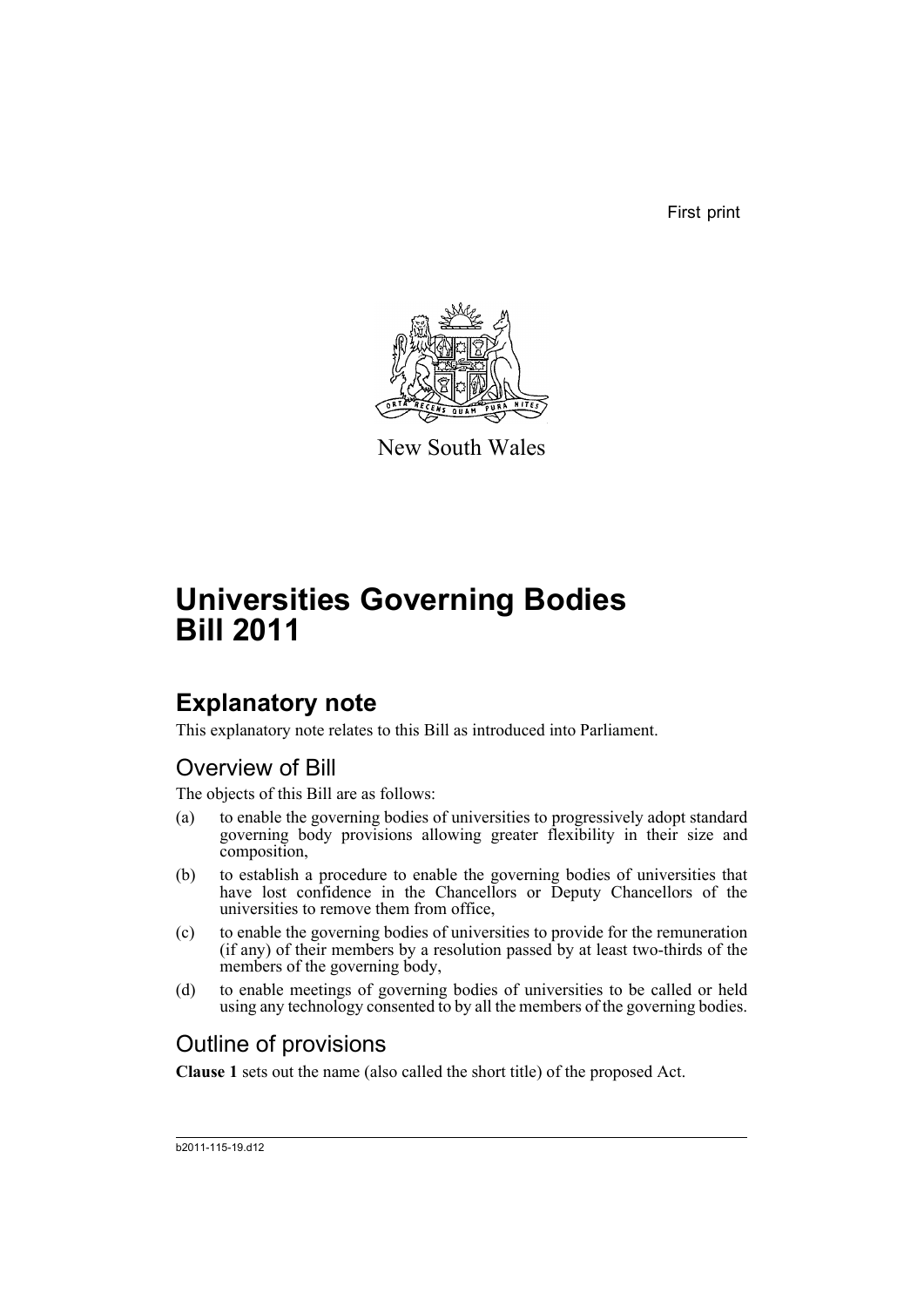Explanatory note

**Clause 2** provides for the commencement of the proposed Act on the date of assent to the proposed Act.

**Clause 3** defines certain words and expressions used in the proposed Act, including *standard governing body provisions* and *University Act*.

**Clause 4** enables the governing body of a University to adopt the standard governing body provisions set out in Schedule 1 to the proposed Act by a resolution passed by at least two-thirds of its members. The resolution will take effect on the date of publication of an order (or a later date specified in, or determined in accordance with, the order) giving notice of its making and setting out the resultant amendments to the University Act concerned and subordinate legislation made under it published on the NSW legislation website. The proposed section authorises the University Act affected by such an order to be automatically amended uniformly with the standard governing body provisions (except for necessary renumbering and alteration of nomenclature relating to the name of the governing body concerned and description of non-academic staff) and for the amendments to be incorporated in the official versions of the legislation on the NSW legislation website.

**Clause 5** enables the Governor to make regulations for the purposes of the proposed Act.

**Clause 6** provides for the review of the proposed Act in 5 years.

### **Schedule 1 Standard governing body provisions**

**Schedule 1** sets out the standard governing body provisions. The standard governing body provisions require the governing body of a University to consist of a minimum of 11, and a maximum of 22, members. The size is to be determined from time to time by a resolution passed by at least two-thirds of the members of the governing body. The governing body is to include official members, elected members, governing body appointed members and Ministerially appointed members. Subject to some minimum requirements specified for representation in each category, the numbers in each category are to be prescribed by rules made by the governing body by a resolution passed by at least two-thirds of the members of the governing body. The majority of members must be external persons and no one category can constitute a majority of the total number of members.

The standard governing body provisions also ensure that a person is not ineligible to be elected, or to remain in office, as a student member of a governing body of a University merely because the student is employed otherwise than in a full-time capacity as a member of staff of the University (or on such other basis as may be prescribed by the by-laws).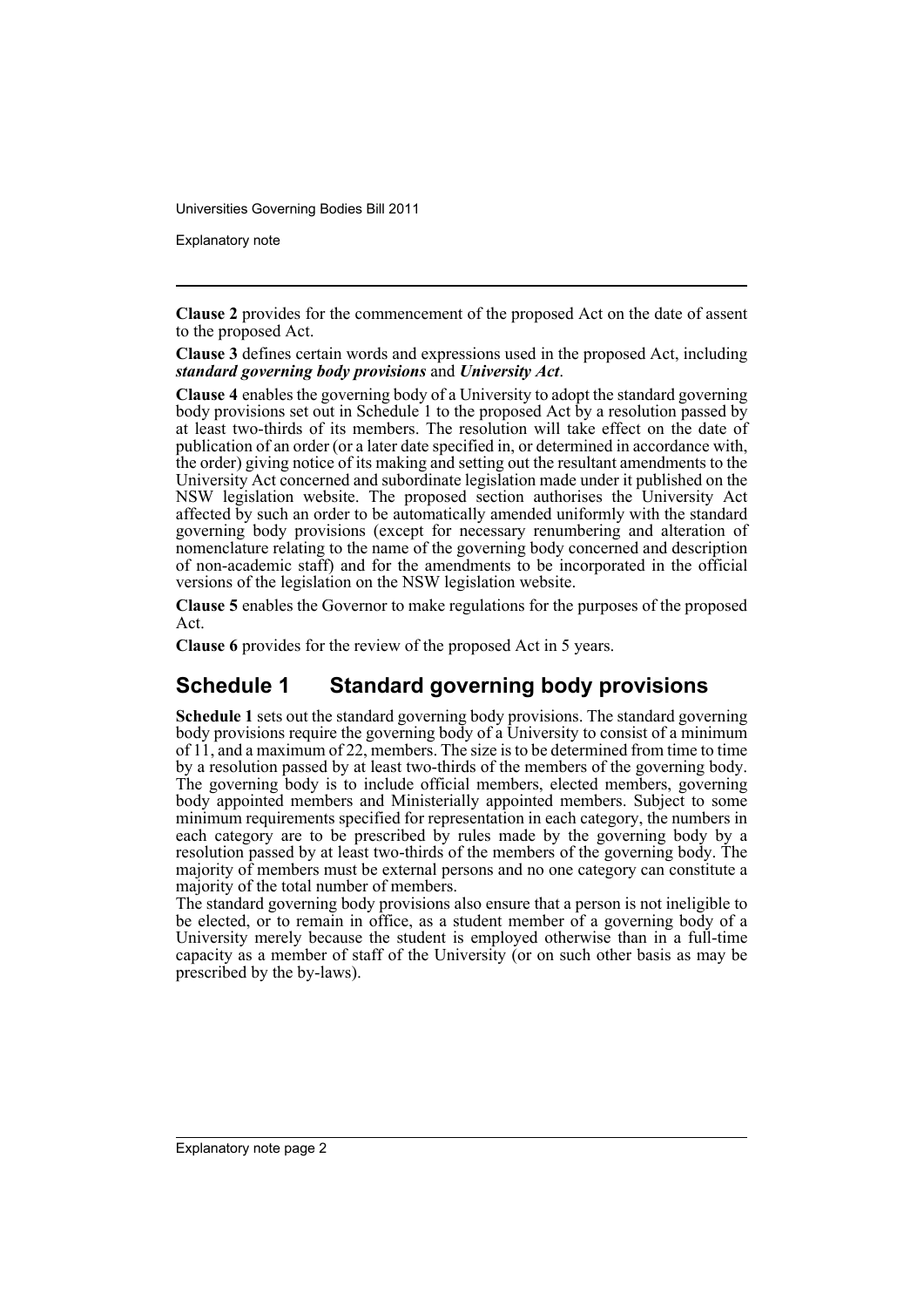Explanatory note

#### **Schedule 2 Savings, transitional and other provisions**

**Schedule 2** contains savings, transitional and other provisions consequent on the enactment of the proposed Act. Clause 1 enables the making of savings and transitional regulations as a consequence of a governing body resolution made under the proposed Act.

### **Schedule 3 Amendment of Acts and by-laws**

**Schedule 3** amends the University Acts specified in the Schedule to achieve the objects set out in paragraphs (b), (c) and (d) of the Overview to the Bill.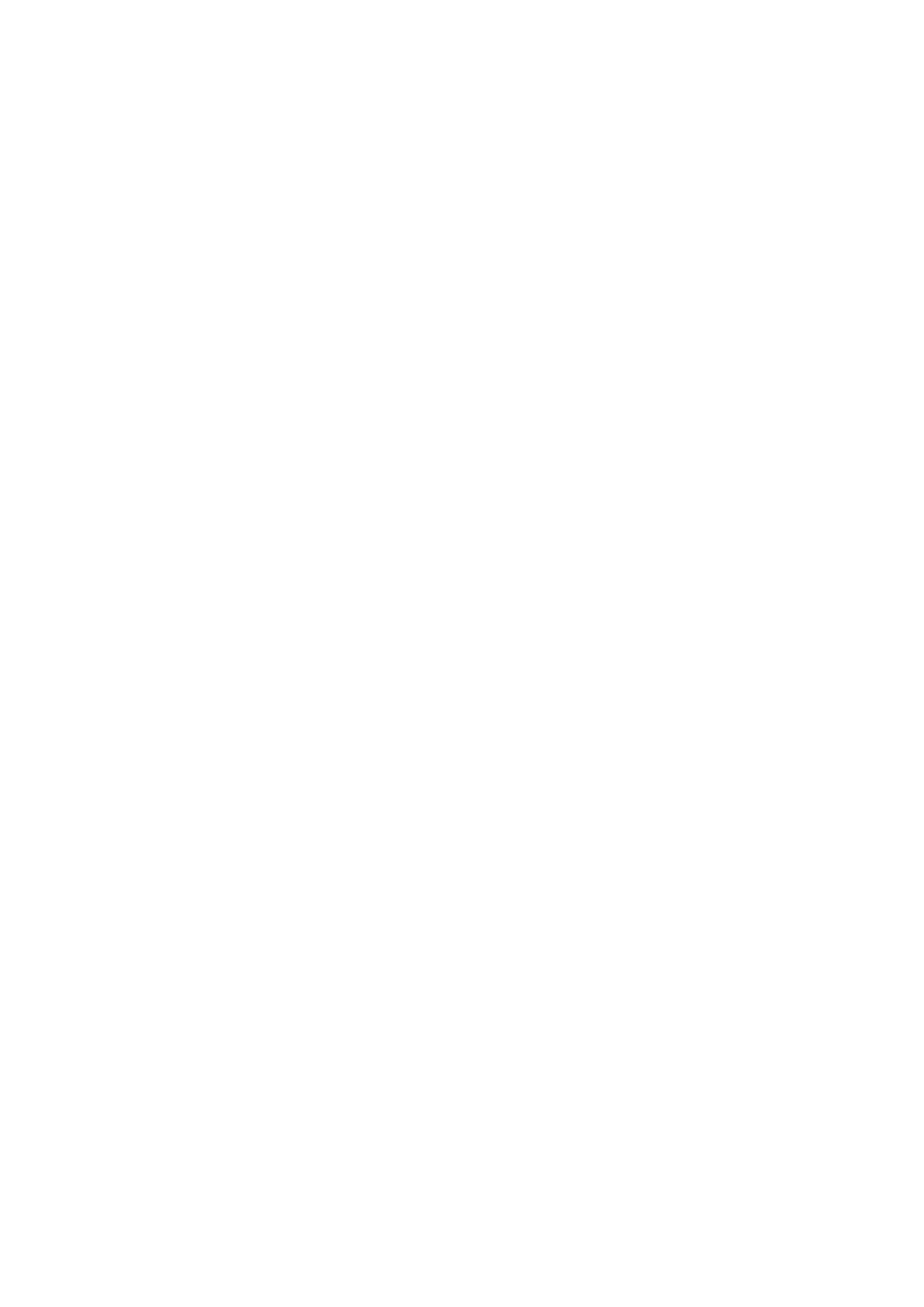First print



New South Wales

## **Universities Governing Bodies Bill 2011**

## **Contents**

|            |                                                  | Page |
|------------|--------------------------------------------------|------|
|            | Name of Act                                      |      |
| 2          | Commencement                                     | 2    |
| 3          | Definitions                                      | 2    |
| 4          | Adoption by resolution of the standard governing |      |
|            | body provisions                                  | 4    |
| 5.         | Regulations                                      | 5    |
| 6          | Review of Act                                    | 5    |
| Schedule 1 | Standard governing body provisions               | 6    |
| Schedule 2 | Savings, transitional and other provisions       | 11   |
| Schedule 3 | Amendment of Acts and by-laws                    | 12   |
|            |                                                  |      |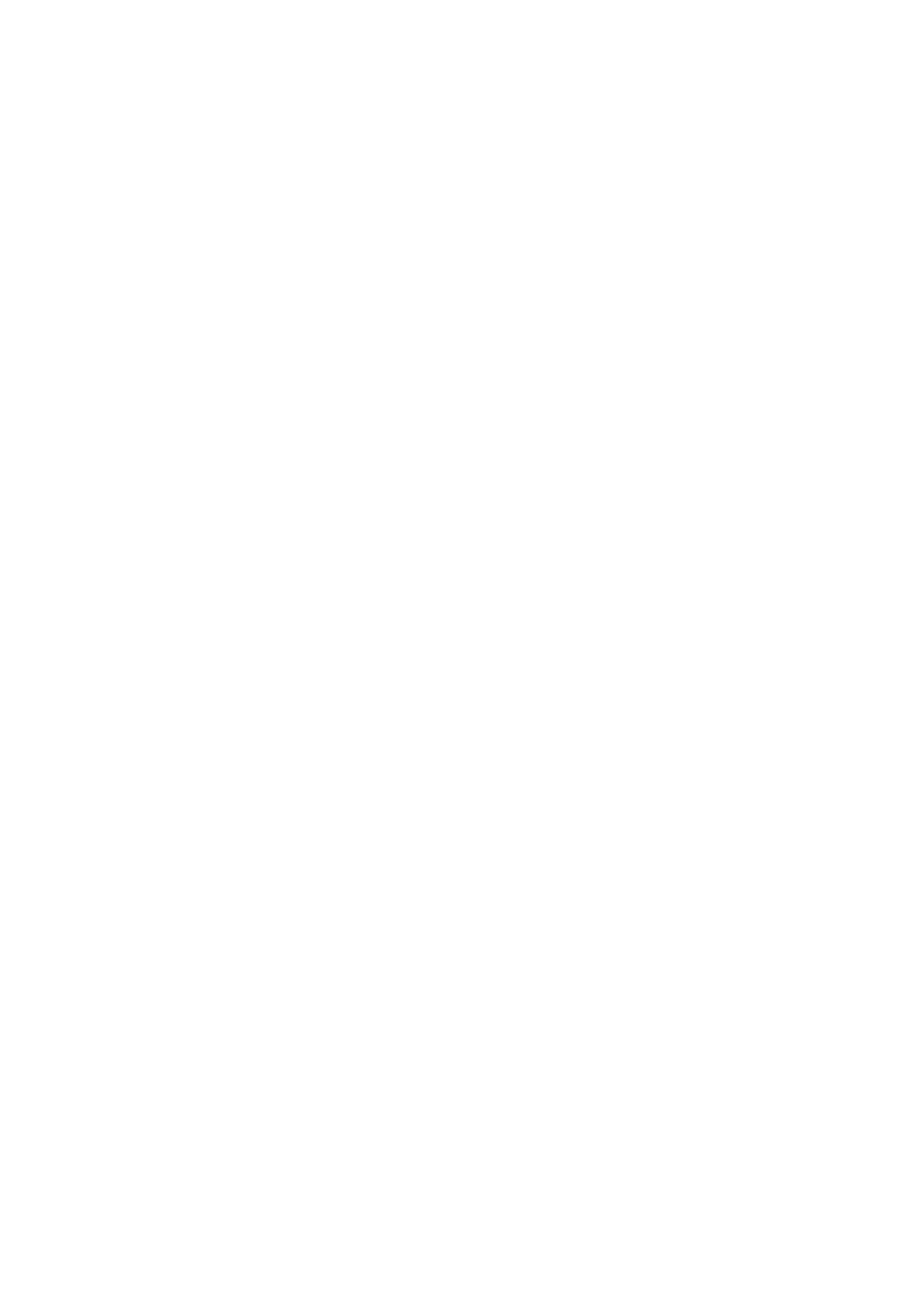

New South Wales

## **Universities Governing Bodies Bill 2011**

No , 2011

#### **A Bill for**

An Act to enable the governing bodies of universities to progressively adopt standard provisions allowing greater flexibility in their size and composition; and for other purposes.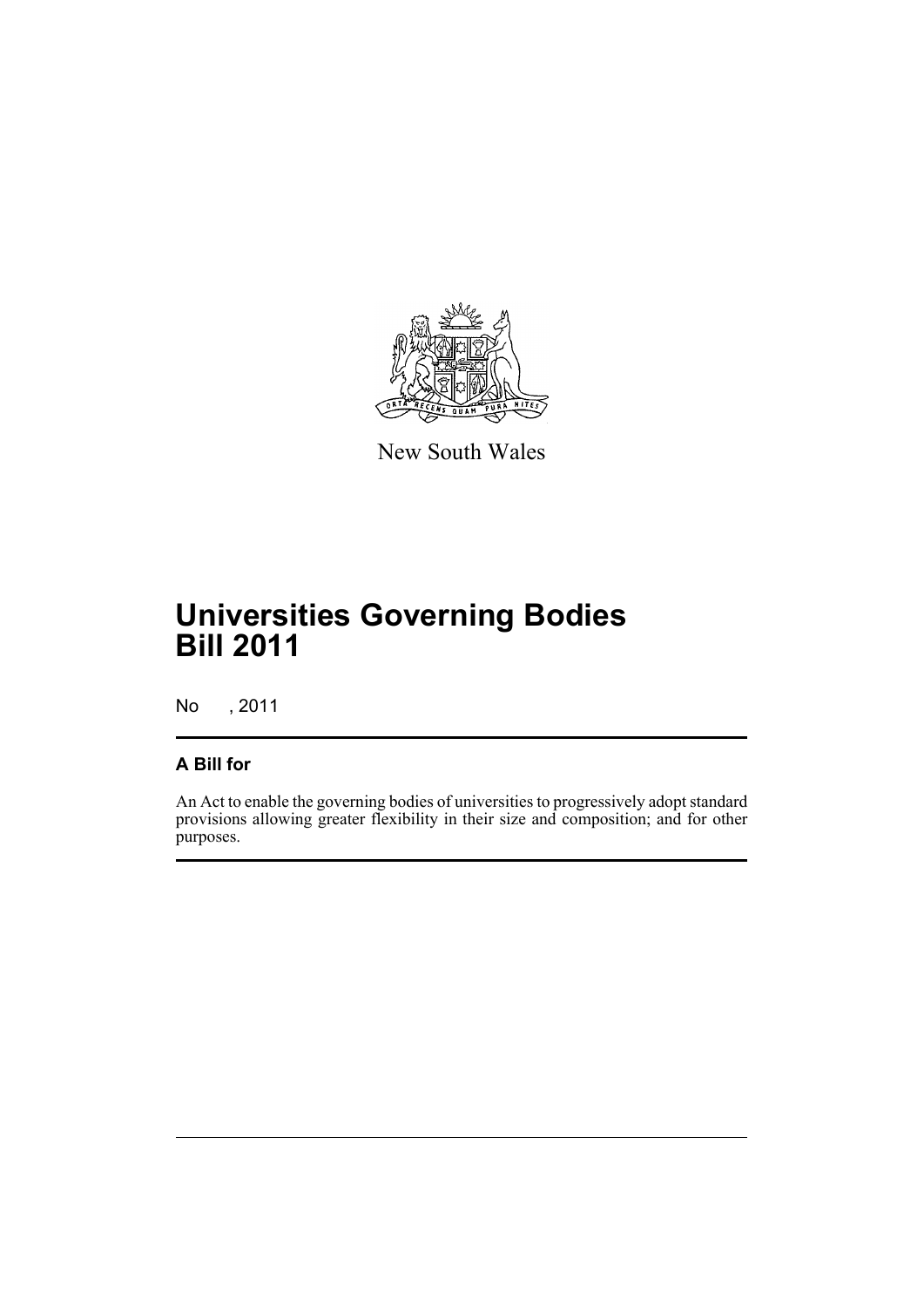<span id="page-7-2"></span><span id="page-7-1"></span><span id="page-7-0"></span>

|              |     |                     | The Legislature of New South Wales enacts:                                                                          | 1              |  |  |  |  |  |
|--------------|-----|---------------------|---------------------------------------------------------------------------------------------------------------------|----------------|--|--|--|--|--|
| 1            |     | <b>Name of Act</b>  |                                                                                                                     | $\overline{c}$ |  |  |  |  |  |
|              |     |                     | This Act is the Universities Governing Bodies Act 2011.                                                             | 3              |  |  |  |  |  |
| $\mathbf{2}$ |     | <b>Commencement</b> |                                                                                                                     |                |  |  |  |  |  |
|              |     |                     | This Act commences on the date of assent to this Act.                                                               | $\mathbf 5$    |  |  |  |  |  |
| 3            |     | <b>Definitions</b>  |                                                                                                                     | $\,6\,$        |  |  |  |  |  |
|              | (1) |                     | In this Act:                                                                                                        | 7              |  |  |  |  |  |
|              |     |                     | <i>governing body</i> of a University means:                                                                        | 8              |  |  |  |  |  |
|              |     | (a)                 | except as provided by paragraphs (b) and (c), the Council of the<br>University, or                                  | 9<br>10        |  |  |  |  |  |
|              |     | (b)                 | the Senate of the University of Sydney, or                                                                          | 11             |  |  |  |  |  |
|              |     | (c)                 | the Board of Trustees of the University of Western Sydney.                                                          | 12             |  |  |  |  |  |
|              |     |                     | <i>governing body resolution</i> —see section 4 (1).                                                                | 13             |  |  |  |  |  |
|              |     |                     | replaceable provisions, in relation to a University Act, means the<br>following:                                    | 14<br>15       |  |  |  |  |  |
|              |     | (a)                 | for Charles Sturt University—sections 8A and 9 of, and clause 1<br>of Schedule 1 to, the University Act,            | 16<br>17       |  |  |  |  |  |
|              |     | (b)                 | for Macquarie University—sections 8 and 9 of, and clause 1 of<br>Schedule 1 to, the University Act,                 | 18<br>19       |  |  |  |  |  |
|              |     | (c)                 | for Southern Cross University—sections 9 and 10 of, and<br>clause 1 of Schedule 1 to, the University Act,           | 20<br>21       |  |  |  |  |  |
|              |     | (d)                 | for the University of New England—sections 8 and 9 of, and<br>clause 1 of Schedule 1 to, the University Act,        | 22<br>23       |  |  |  |  |  |
|              |     | (e)                 | for the University of New South Wales—sections 8 and 9 of, and<br>clause 1 of Schedule 1 to, the University Act,    | 24<br>25       |  |  |  |  |  |
|              |     | (f)                 | for the University of Newcastle—sections 8 and 9 of, and<br>clause 1 of Schedule 1 to, the University Act,          | 26<br>27       |  |  |  |  |  |
|              |     | (g)                 | for the University of Sydney—sections 8 and 9 of, and clause 1<br>of Schedule 1 to, the University Act,             | 28<br>29       |  |  |  |  |  |
|              |     | (h)                 | for the University of Technology, Sydney—sections 8 and 9 of,<br>and clause 1 of Schedule 1 to, the University Act, | $30\,$<br>31   |  |  |  |  |  |
|              |     | (i)                 | for the University of Western Sydney—sections 10 and 12 of,<br>and clause 1 of Schedule 1 to, the University Act,   | 32<br>33       |  |  |  |  |  |
|              |     | (j)                 | for the University of Wollongong—sections 8 and 9 of, and<br>clause 1 of Schedule 1 to, the University Act.         | 34<br>35       |  |  |  |  |  |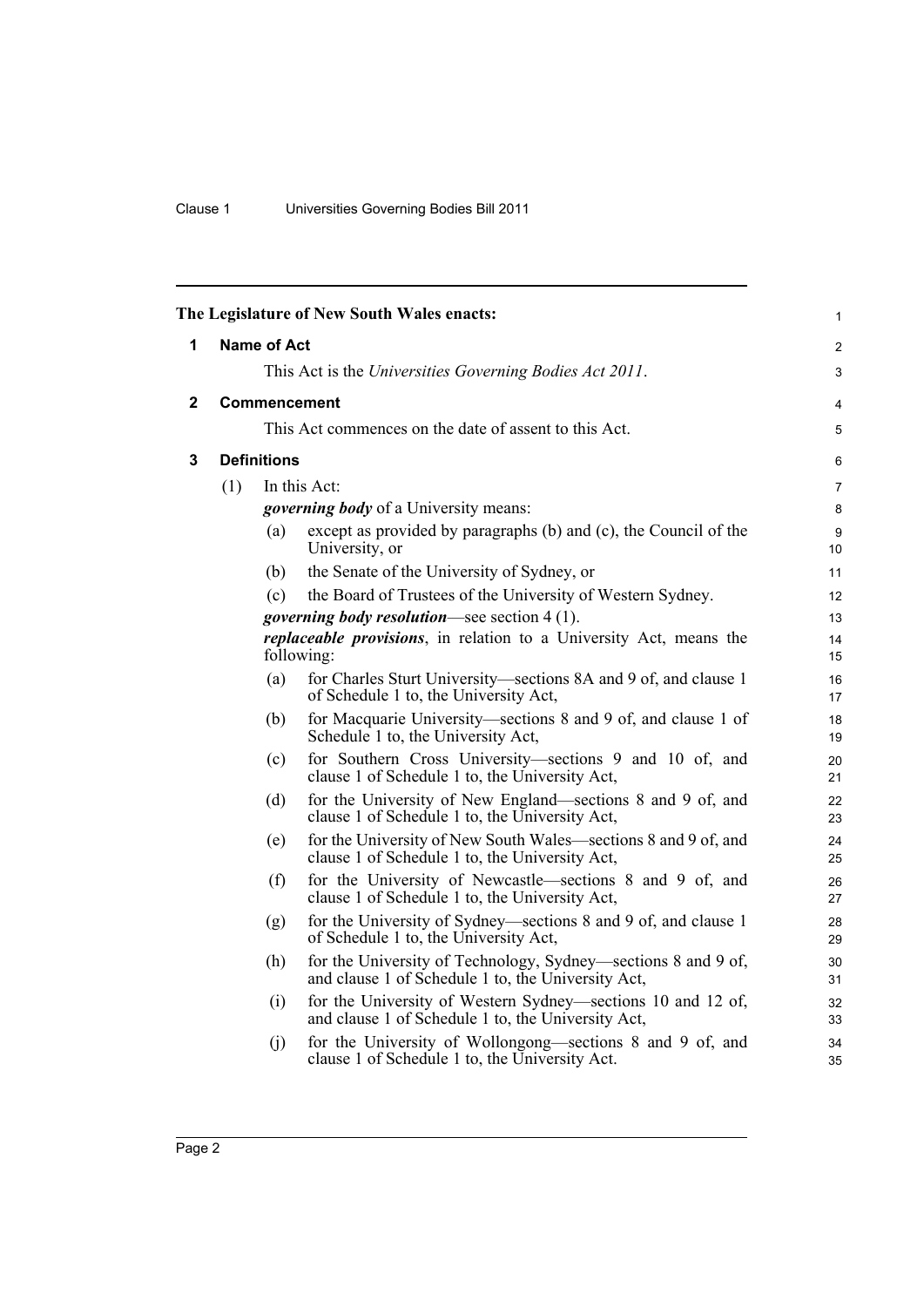| (a) | for Charles Sturt University—section 32 (1) of the University                              |  |
|-----|--------------------------------------------------------------------------------------------|--|
|     | Act.                                                                                       |  |
| (b) | for Macquarie University—section 29 (1) of the University Act,                             |  |
| (c) | for Southern Cross University—section 30 (1) of the University<br>Act,                     |  |
| (d) | for the University of New England—section 29 (1) of the<br>University Act,                 |  |
| (e) | for the University of New South Wales—section 28 (1) of the<br>University Act,             |  |
| (f) | for the University of Newcastle—section 29 (1) of the University<br>Act,                   |  |
| (g) | for the University of Sydney—section 37 (1) of the University<br>Act,                      |  |
| (h) | for the University of Technology, Sydney—section 29 (1) of the<br>University Act,          |  |
| (i) | for the University of Western Sydney—section 41 (1) of the<br>University Act,              |  |
| (j) | for the University of Wollongong—section 29 (1) of the<br>University Act.                  |  |
|     | standard governing body provisions means the provisions set out in<br>Schedule 1.          |  |
|     | <b>University</b> means the following:                                                     |  |
| (a) | Charles Sturt University,                                                                  |  |
| (b) | Macquarie University,                                                                      |  |
| (c) | Southern Cross University,                                                                 |  |
| (d) | University of New England,                                                                 |  |
| (e) | University of New South Wales,                                                             |  |
| (f) | University of Newcastle,                                                                   |  |
| (g) | University of Sydney,                                                                      |  |
| (h) | University of Technology, Sydney,                                                          |  |
| (i) | University of Western Sydney,                                                              |  |
| (i) | University of Wollongong.                                                                  |  |
|     | University Act, in relation to a University, means the Act establishing<br>the University. |  |
|     |                                                                                            |  |
|     | Notes included in this Act do not form part of this Act.                                   |  |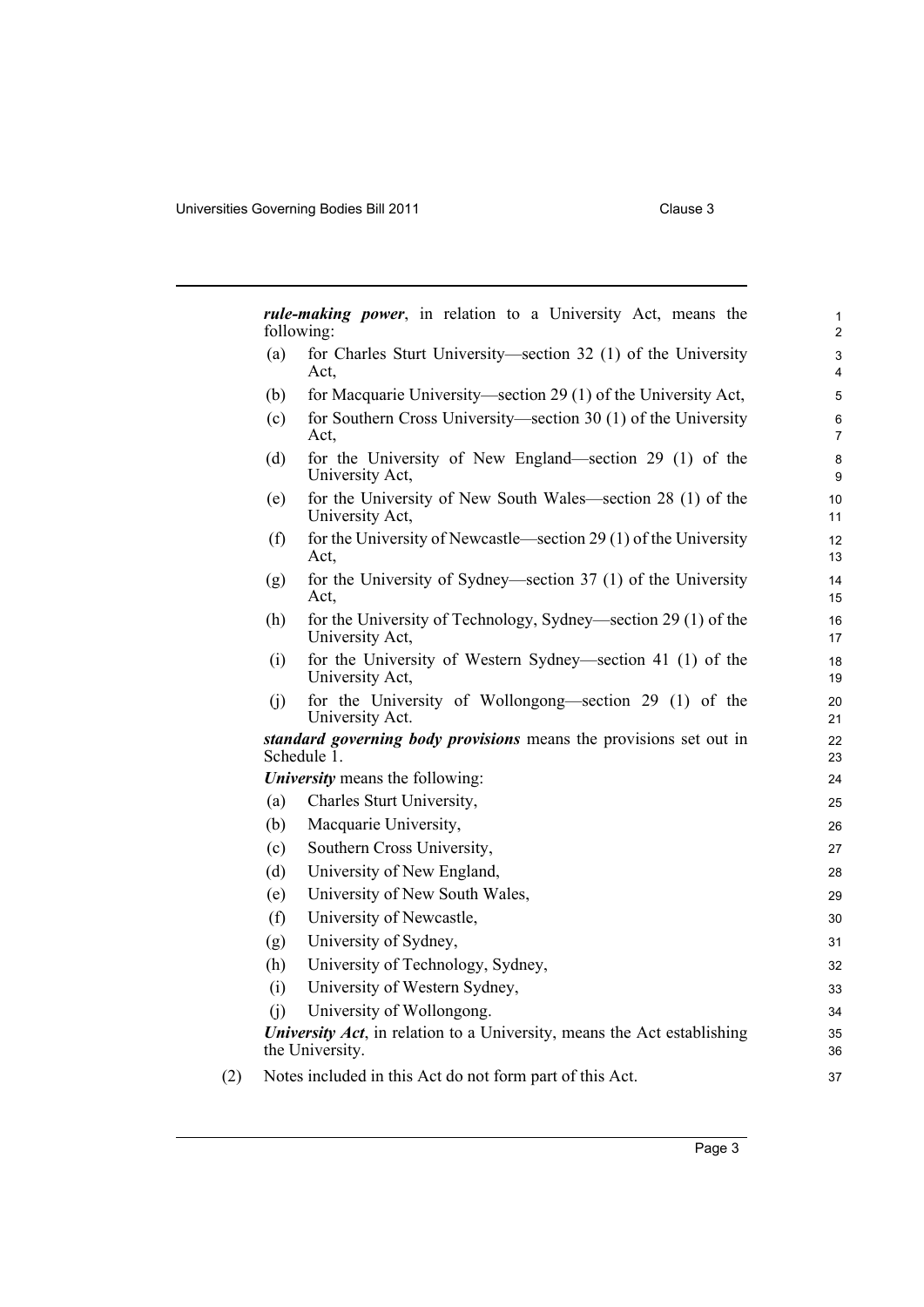<span id="page-9-0"></span>

| 4 | Adoption by resolution of the standard governing body provisions |                                                                 |                                                                                                                                                                                                                                                                                                                                                                                                                                                                                                                                 |                                                    |  |  |  |
|---|------------------------------------------------------------------|-----------------------------------------------------------------|---------------------------------------------------------------------------------------------------------------------------------------------------------------------------------------------------------------------------------------------------------------------------------------------------------------------------------------------------------------------------------------------------------------------------------------------------------------------------------------------------------------------------------|----------------------------------------------------|--|--|--|
|   | (1)                                                              |                                                                 | The governing body of a University may, by a resolution passed by at<br>least two-thirds of the members of the governing body (a <i>governing</i><br><i>body resolution</i> ):                                                                                                                                                                                                                                                                                                                                                  | $\overline{\mathbf{c}}$<br>3<br>4                  |  |  |  |
|   |                                                                  | (a)                                                             | displace the replaceable provisions of its University Act and<br>adopt instead the standard governing body provisions, and                                                                                                                                                                                                                                                                                                                                                                                                      | 5<br>6                                             |  |  |  |
|   |                                                                  | (b)                                                             | determine, for the purposes of the standard governing body<br>provisions, the total number of members the governing body is to<br>have, and the total number of members in each category of those<br>members, when the governing body resolution takes effect.                                                                                                                                                                                                                                                                  | 7<br>8<br>9<br>10                                  |  |  |  |
|   | (2)                                                              |                                                                 | The governing body of the University is to give the Minister written<br>notice of the terms of the governing body resolution.                                                                                                                                                                                                                                                                                                                                                                                                   | 11<br>12                                           |  |  |  |
|   | (3)                                                              |                                                                 | The governing body resolution has effect:                                                                                                                                                                                                                                                                                                                                                                                                                                                                                       | 13                                                 |  |  |  |
|   |                                                                  | (a)                                                             | on the day an order made by the Minister, at the request of the<br>governing body of the University, giving notice of the terms of<br>the resolution and setting out the resultant amendments to the<br>University Act and by-laws specified in subsection (4) (b) and<br>(c), respectively, is published on the NSW legislation website, or                                                                                                                                                                                    | 14<br>15<br>16<br>17<br>18                         |  |  |  |
|   |                                                                  | (b)                                                             | on a later day specified in, or determined in accordance with,<br>such an order published on that website.                                                                                                                                                                                                                                                                                                                                                                                                                      | 19<br>20                                           |  |  |  |
|   | (4)                                                              | On the day on which the governing body resolution takes effect: |                                                                                                                                                                                                                                                                                                                                                                                                                                                                                                                                 |                                                    |  |  |  |
|   |                                                                  | (a)                                                             | the replaceable provisions of the University Act cease to have<br>effect, and                                                                                                                                                                                                                                                                                                                                                                                                                                                   | 22<br>23                                           |  |  |  |
|   |                                                                  | (b)                                                             | the University Act is amended as set out in the order made by the<br>Minister:                                                                                                                                                                                                                                                                                                                                                                                                                                                  | 24<br>25                                           |  |  |  |
|   |                                                                  |                                                                 | (i)<br>by omitting the replaceable provisions and inserting<br>instead the<br>standard<br>governing body<br>provisions<br>(renumbered<br>with<br>cross-references<br>updated<br>consequentially, and with references to the "governing<br>body" being replaced with references to the "Council",<br>"Board" or "Senate", references to "non-academic staff"<br>replaced with references to "general staff" and references<br>to the "Academic Board" replaced with references to the<br>"Academic Senate", as appropriate), and | 26<br>27<br>28<br>29<br>30<br>31<br>32<br>33<br>34 |  |  |  |
|   |                                                                  |                                                                 | to make any other necessary consequential changes, and<br>(ii)                                                                                                                                                                                                                                                                                                                                                                                                                                                                  | 35                                                 |  |  |  |
|   |                                                                  | (c)                                                             | any by-laws made under the University Act are amended as set<br>out in that order to make any necessary consequential changes<br>resulting from the omission of the replaceable provisions and<br>insertion of the standard governing body provisions, and                                                                                                                                                                                                                                                                      | 36<br>37<br>38<br>39                               |  |  |  |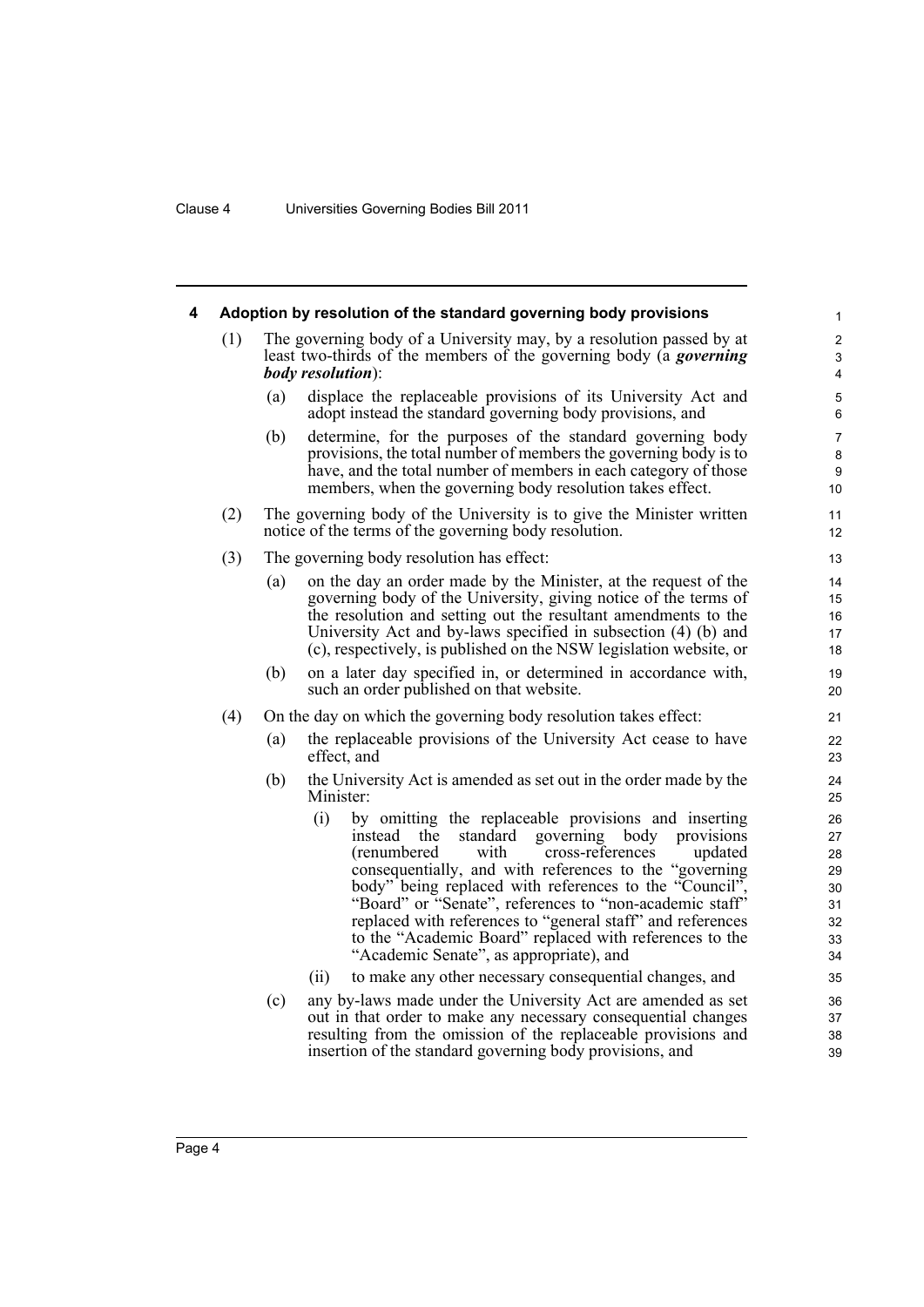<span id="page-10-1"></span><span id="page-10-0"></span>

|   |     | the rule-making power for the University is amended as set out in<br>(d)<br>that order by omitting so much of any matter designating a<br>subsection, paragraph, clause or other portion of a replaceable<br>provision omitted by the operation of paragraph (b) and making<br>any necessary consequential changes resulting from the<br>omission. | $\overline{2}$<br>3<br>$\overline{4}$<br>5<br>6 |
|---|-----|----------------------------------------------------------------------------------------------------------------------------------------------------------------------------------------------------------------------------------------------------------------------------------------------------------------------------------------------------|-------------------------------------------------|
| 5 |     | <b>Regulations</b>                                                                                                                                                                                                                                                                                                                                 | 7                                               |
|   |     | The Governor may make regulations, not inconsistent with this Act, for<br>or with respect to any matter that by this Act is required or permitted to<br>be prescribed or that is necessary or convenient to be prescribed for<br>carrying out or giving effect to this Act.                                                                        | 8<br>9<br>10<br>11                              |
| 6 |     | <b>Review of Act</b>                                                                                                                                                                                                                                                                                                                               | 12                                              |
|   | (1) | The Minister is to review this Act to determine whether the policy<br>objectives of the Act remain valid and whether the terms of the Act<br>remain appropriate for securing those objectives.                                                                                                                                                     | 13<br>14<br>15                                  |
|   | (2) | The review is to be undertaken as soon as possible after the period of<br>5 years from the date of assent to this Act.                                                                                                                                                                                                                             | 16<br>17                                        |
|   | (3) | A report on the outcome of the review is to be tabled in each House of<br>Parliament within 12 months after the end of the period of 5 years.                                                                                                                                                                                                      | 18<br>19                                        |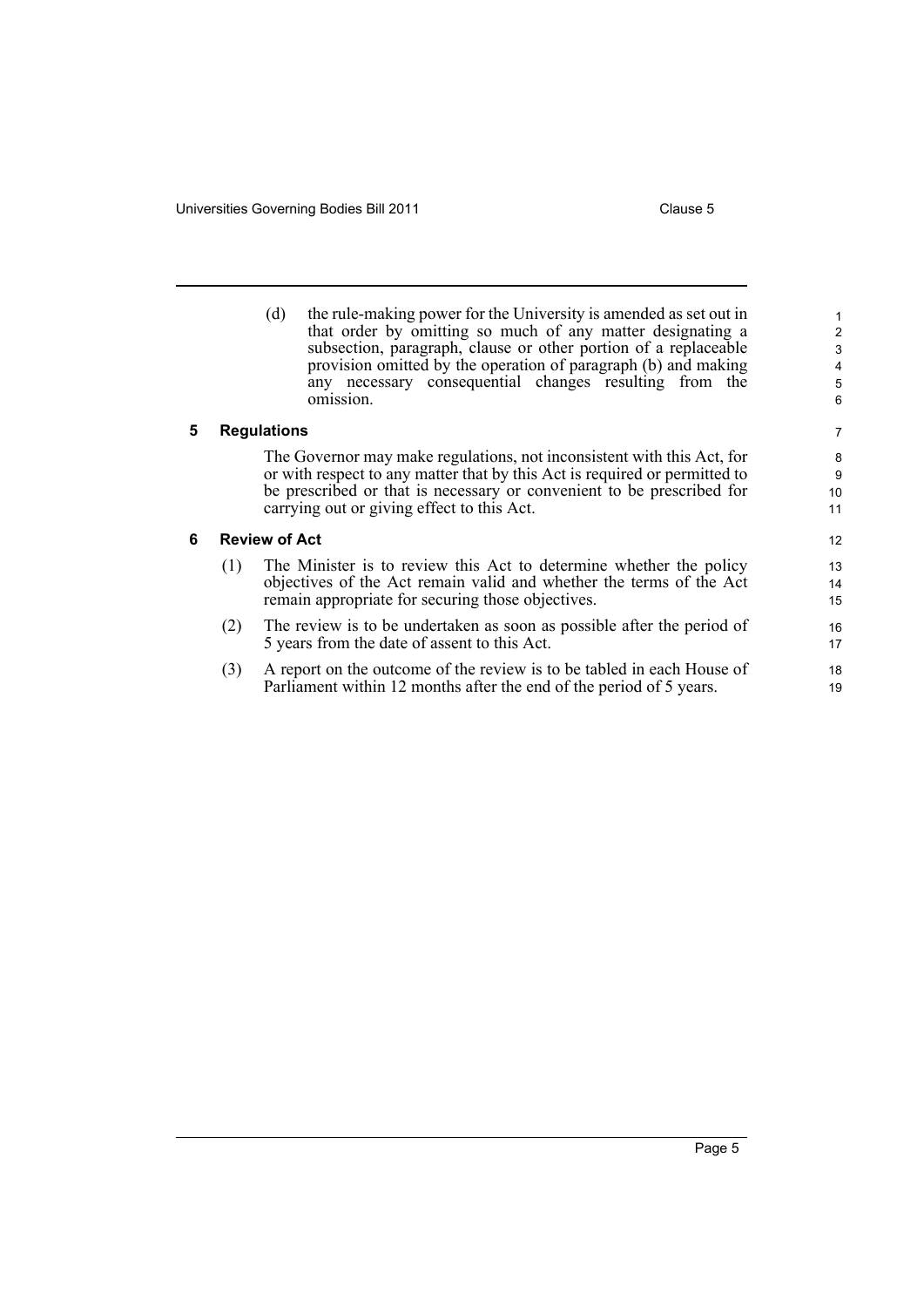Schedule 1 Standard governing body provisions

#### <span id="page-11-0"></span>**Schedule 1 Standard governing body provisions**

**Incorporation instruction.** Each reference in this Schedule to the "governing body" is to be read as a reference to the "Council", "Board" or "Senate" as appropriate and, accordingly, any amendments to a University Act made by the operation of section 4 are to be made to reflect the correct title of the governing body affected by the amendments. Similarly, references to the "non-academic staff" are to be replaced with references to the "general staff", and a reference to the "Academic Senate" (instead of "Academic Board") inserted, if appropriate. Each section is to be renumbered (with cross-references updated consequentially) as appropriate on incorporation in the University Act concerned.

34 35 36

#### **Division 1 The [***governing body***] 1 Definitions** In this Division: *appointed member* means a [*governing body*] appointed member or a Ministerially appointed member. *categories of members*—see section 3 (3). *constitution rules*—see section 3 (4). *elected member*—see section 5. *external person* means a person other than a member of the academic or non-academic [*general*] staff of the University or an undergraduate or graduate student of the University. *[governing body] appointed member*—see section 7. *graduate member*—see section 6. *Ministerially appointed member*—see section 8. *official member*—see section 9. **2 [***Governing body***]** (1) There is to be a [*governing body*] of the University. (2) The [*governing body*] is the governing authority of the University and has the functions conferred or imposed on it by or under this Act. (3) Schedule 1 has effect in relation to the members and procedure of the [*governing body*]. **3 Size of [***governing body***]** (1) The [*governing body*] is to consist of a minimum of 11, and a maximum of 22, members.  $10$ 11 12 13 14 15 16 17 18 19 20  $21$  $22$ 23  $24$ 25 26 27 28 29 30 31 32 33

(2) The total number of members is to be determined from time to time by a resolution passed by at least two-thirds of the members of the [*governing body*] (the *total number of members*).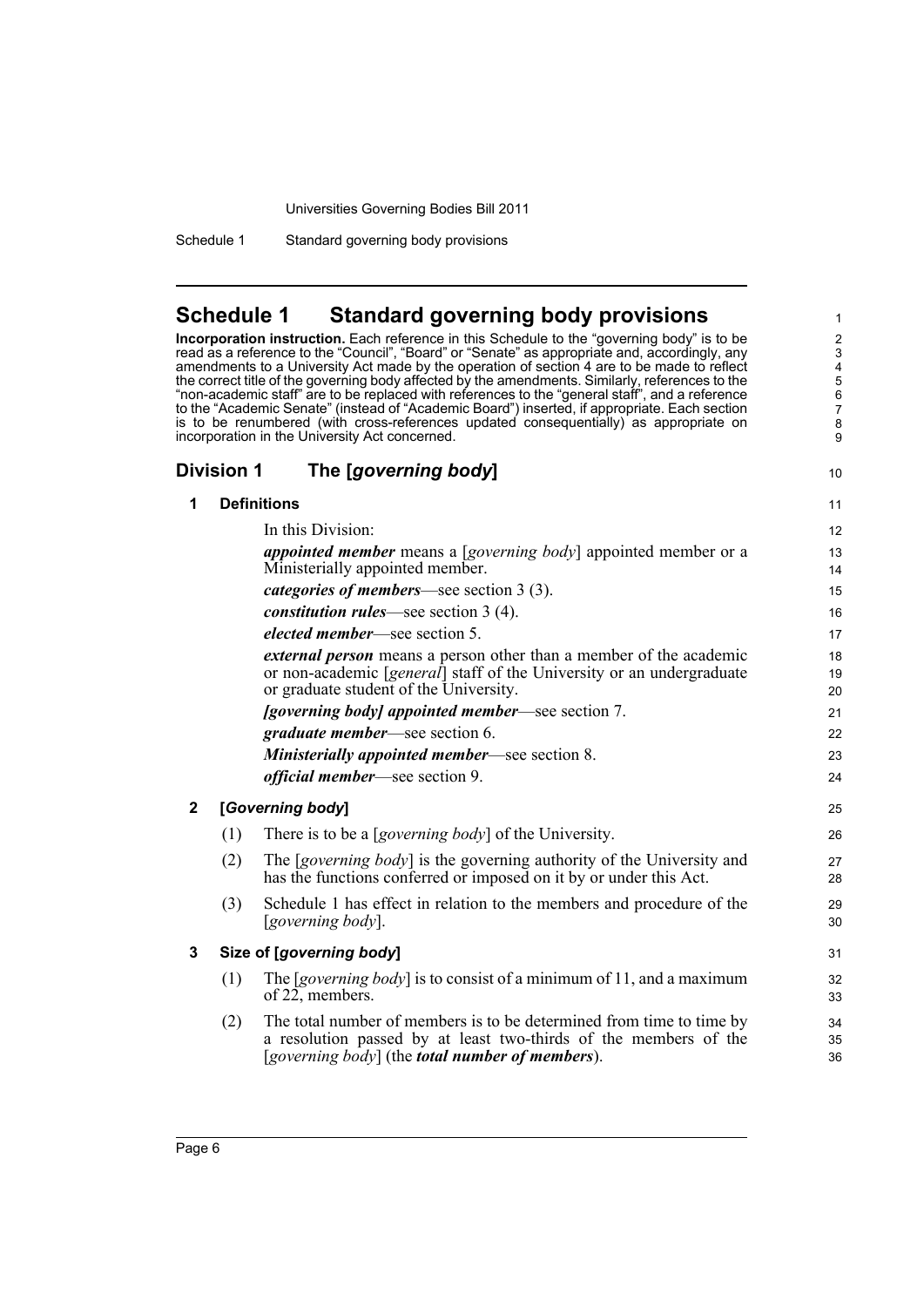Standard governing body provisions Schedule 1

|   | (3) | The [governing body] is to include the following categories of<br>members:                                                                       | 1<br>$\overline{2}$ |
|---|-----|--------------------------------------------------------------------------------------------------------------------------------------------------|---------------------|
|   |     | (a)<br>official members,                                                                                                                         | 3                   |
|   |     | elected members,<br>(b)                                                                                                                          | 4                   |
|   |     | [governing body] appointed members,<br>(c)                                                                                                       | 5                   |
|   |     | (d)<br>Ministerially appointed members.                                                                                                          | 6                   |
|   | (4) | Subject to subsection (6), the number of members (other than official                                                                            | $\overline{7}$      |
|   |     | members) in each category is to be prescribed by rules made by the<br>[governing body] (in this Division called the <i>constitution rules</i> ). | 8                   |
|   |     |                                                                                                                                                  | 9                   |
|   | (5) | A rule for the purposes of subsection (4) may be made only by a<br>resolution passed by at least two-thirds of the members of the                | 10<br>11            |
|   |     | [governing body].                                                                                                                                | 12                  |
|   | (6) | The majority of the total number of members must be external persons.                                                                            | 13                  |
|   |     | Note. Depending on the circumstances, the Chancellor may be counted as an                                                                        | 14                  |
|   |     | external person for the purposes of subsection (6).                                                                                              | 15                  |
|   | (7) | The number of members in any one category of members must not at<br>any time constitute a majority of the total number of members.               | 16<br>17            |
|   | (8) | The [governing body] must give the Minister written notice of the terms                                                                          | 18                  |
|   |     | of any resolution passed under this section within 7 days after it is<br>passed.                                                                 | 19<br>20            |
|   |     |                                                                                                                                                  |                     |
| 4 |     | Qualifications and experience of members                                                                                                         | 21                  |
|   | (1) | Of the members of the [governing body]:                                                                                                          | 22                  |
|   |     | at least 2 must have financial expertise (as demonstrated by<br>(a)<br>relevant qualifications and by experience in<br>financial                 | 23<br>24            |
|   |     | management at a senior level in the public or private sector), and                                                                               | 25                  |
|   |     | at least one must have commercial expertise (as demonstrated by<br>(b)                                                                           | 26                  |
|   |     | relevant experience at a senior level in the public or private                                                                                   | 27                  |
|   |     | sector).                                                                                                                                         | 28                  |
|   | (2) | All appointed members must have expertise and experience relevant to<br>the functions exercisable by the [governing body] and an appreciation    | 29<br>30            |
|   |     | of the object, values, functions and activities of the University.                                                                               | 31                  |
| 5 |     | <b>Elected staff and student members</b>                                                                                                         | 32                  |
|   | (1) | The constitution rules are to prescribe the number of persons to                                                                                 | 33                  |
|   |     | comprise the following categories of members:                                                                                                    | 34                  |
|   |     | elected (academic staff) members,<br>(a)                                                                                                         | 35                  |
|   |     | (b)<br>elected (non-academic [general] staff) members,                                                                                           | 36                  |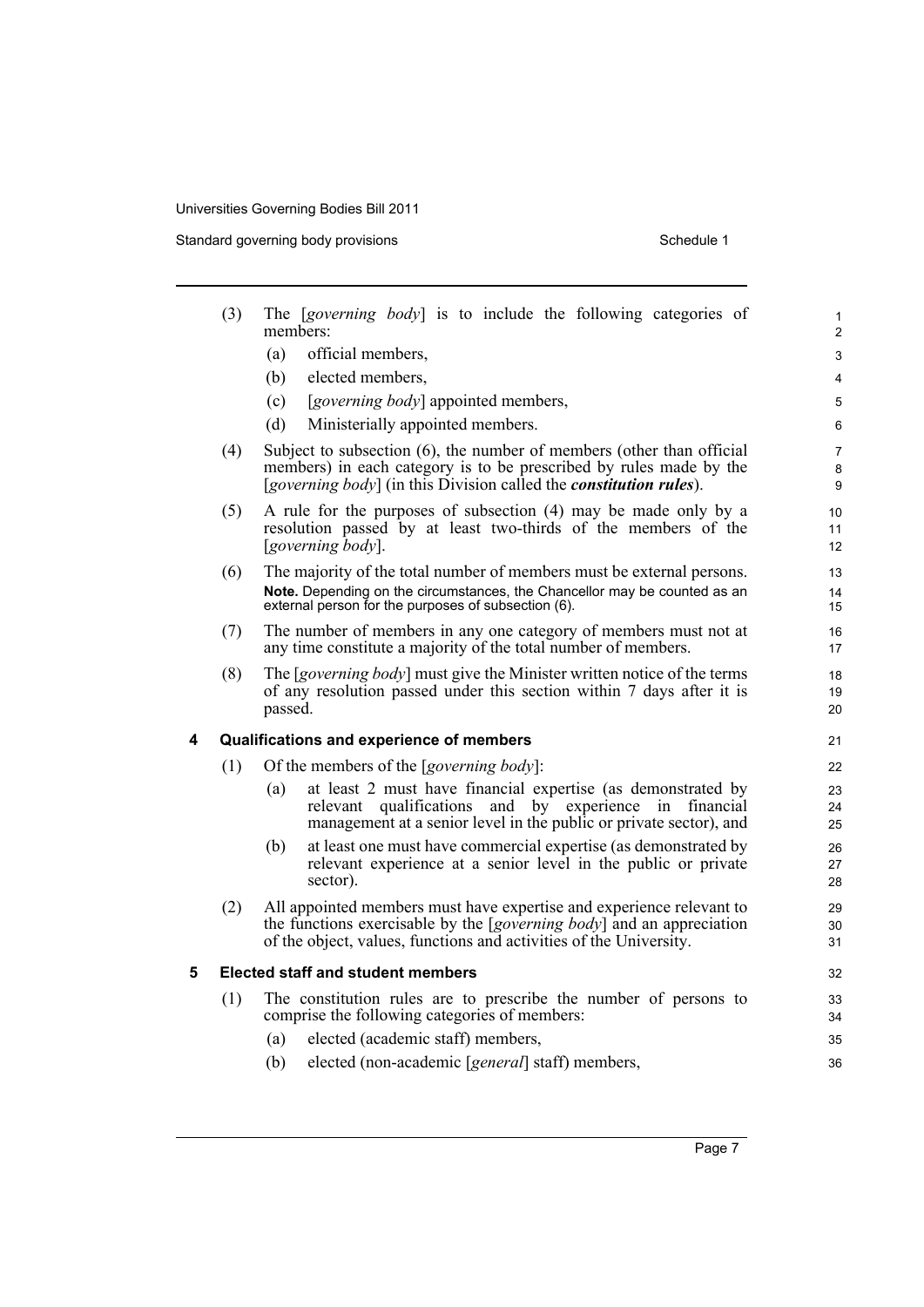Schedule 1 Standard governing body provisions

(c) elected (student) members. **Note.** There may also be elected (graduate) members if the constitution rules so provide—see section 6. (2) Of the members elected under this section: (a) at least one must be a member of the academic staff of the University elected by members of the academic staff, and (b) at least one must be a member of the non-academic [*general*] staff of the University elected by members of the non-academic [*general*] staff, and (c) at least one must be a student of the University who: (i) is not employed on a full-time basis (or on such other basis as the by-laws may prescribe) as a member of the academic or non-academic [*general*] staff of the University, and (ii) is elected by the students of the University. (3) The members referred to in subsection  $(2)$  (a)–(c) are: (a) to have such qualifications as may be prescribed by the by-laws, and (b) to be elected in the manner prescribed by the by-laws. **6 Graduate members** (1) At least one member of the [*governing body*], or such greater number of members as may be prescribed by the constitution rules, must be external persons who are graduates of the University. (2) The constitution rules may provide for the persons referred to in subsection (1) to become members of the [*governing body*] in any one or more (or combination) of the following ways: (a) by election as elected (graduate) members in the manner prescribed by the by-laws, (b) by appointment by the [*governing body*] under section 7, (c) by appointment by the Minister under section 8. (3) A rule providing for the appointment of a member by the Minister under section 8 may be made only with the approval of the Minister. (4) The members referred to in subsection (1) are to have such qualifications (if any) as may be prescribed by the by-laws. **7 [***Governing body***] appointed members** (1) The [*governing body*] may appoint as members of the [*governing body*] such number of external persons as is prescribed by the constitution rules for the category of [*governing body*] appointed members. 1 2 3  $\lambda$ 5 6 7 8 9 10 11 12 13 14 15 16 17 18 19 20 21 22 23 24 25 26 27 28 29 30 31 32 33 34 35 36 37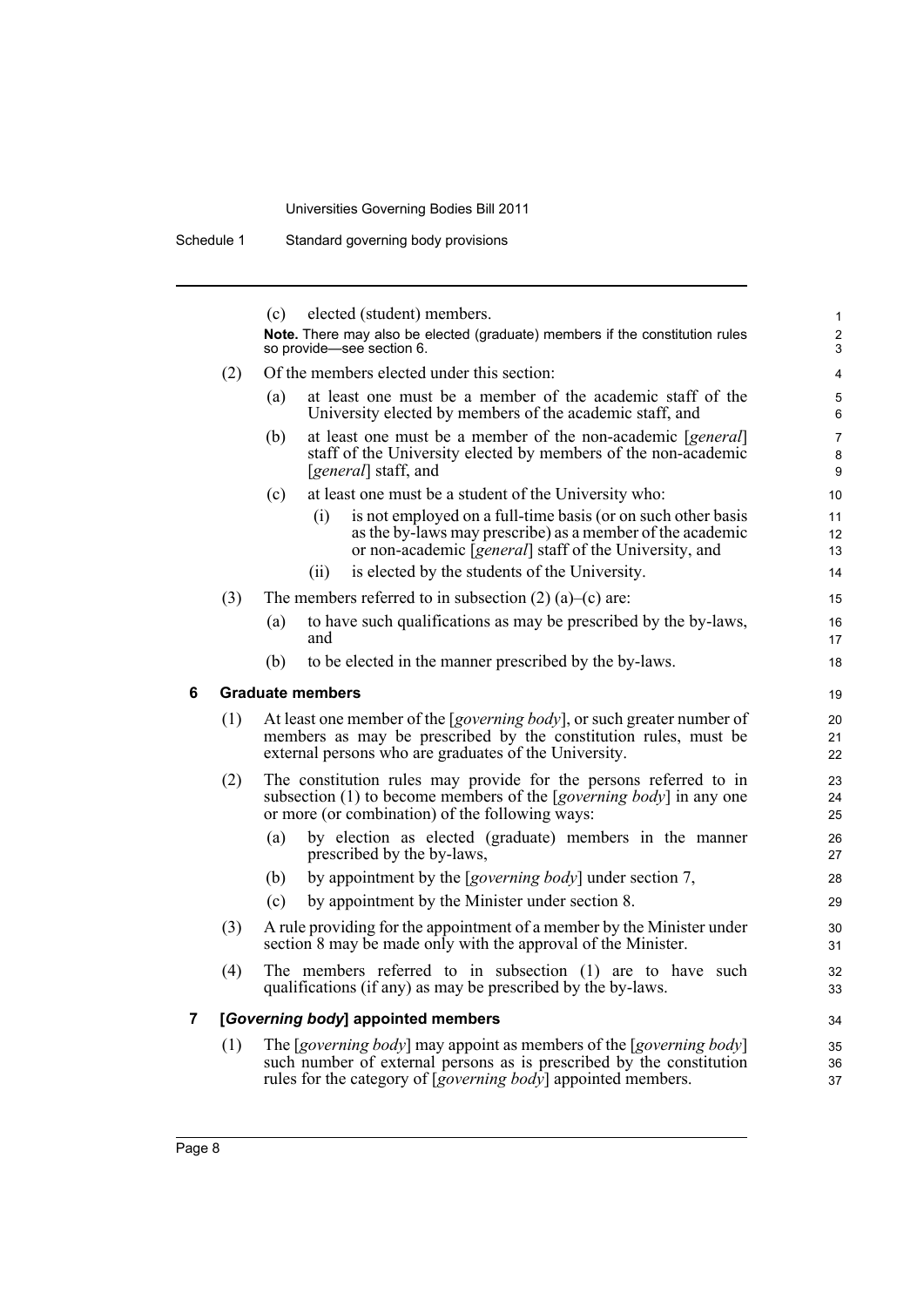Standard governing body provisions Schedule 1

|    | (2)                     |                                        | The by-laws are to prescribe the procedures for the nomination of<br>persons for appointment under this section.                                                                                                                                                    | $\mathbf{1}$<br>$\overline{2}$ |  |  |  |  |
|----|-------------------------|----------------------------------------|---------------------------------------------------------------------------------------------------------------------------------------------------------------------------------------------------------------------------------------------------------------------|--------------------------------|--|--|--|--|
| 8  |                         | <b>Ministerially appointed members</b> |                                                                                                                                                                                                                                                                     |                                |  |  |  |  |
|    | (1)                     |                                        | The Minister may appoint as members of the [governing body]<br>2 external persons, or such greater number of external persons (not<br>exceeding $\overline{6}$ ) as is prescribed by the constitution rules for the category<br>of Ministerially appointed members. | 4<br>5<br>6<br>$\overline{7}$  |  |  |  |  |
|    | (2)                     | member.                                | The Minister may not appoint a member of the Parliament of New South<br>Wales, the Parliament of the Commonwealth or another State or the<br>Legislative Assembly of a Territory as a Ministerially appointed                                                       | 8<br>9<br>10<br>11             |  |  |  |  |
|    | (3)                     |                                        | Without limiting the discretion of the Minister under subsection (1), the<br>[governing body] may suggest to the Minister persons who the<br><i>[governing body]</i> considers would be appropriate for appointment by<br>the Minister.                             | 12<br>13<br>14<br>15           |  |  |  |  |
| 9  | <b>Official members</b> |                                        |                                                                                                                                                                                                                                                                     |                                |  |  |  |  |
|    |                         |                                        | The <i>official members</i> of the [ <i>governing body</i> ] are the following:                                                                                                                                                                                     | 17                             |  |  |  |  |
|    |                         | (a)                                    | the Chancellor,                                                                                                                                                                                                                                                     | 18                             |  |  |  |  |
|    |                         | (b)                                    | the Vice-Chancellor,                                                                                                                                                                                                                                                | 19                             |  |  |  |  |
|    |                         | (c)                                    | the person for the time being holding the office of President of the<br>Academic Board [Academic Senate] (if the person is not the<br>Vice-Chancellor) or of Deputy President of the Academic Board<br>[Academic Senate] (if the President is the Vice-Chancellor). | 20<br>21<br>22<br>23           |  |  |  |  |
| 10 | <b>Term of office</b>   |                                        |                                                                                                                                                                                                                                                                     |                                |  |  |  |  |
|    | (1)                     | follows:                               | Subject to this Act, a member of the [governing body] holds office as                                                                                                                                                                                               | 25<br>26                       |  |  |  |  |
|    |                         | (a)                                    | in the case of an official member, while the member holds the<br>office by virtue of which he or she is a member,                                                                                                                                                   | 27<br>28                       |  |  |  |  |
|    |                         | (b)                                    | in the case of a Ministerially appointed member or [governing]<br><i>body</i> ] appointed member, for such term (not exceeding 4 years)<br>as may be specified in the member's instrument of appointment,                                                           | 29<br>30<br>31                 |  |  |  |  |
|    |                         | (c)                                    | in the case of an elected member other than an elected (graduate)<br>member, for such term (not exceeding 2 years) as may be<br>prescribed by the by-laws,                                                                                                          | 32<br>33<br>34                 |  |  |  |  |
|    |                         | (d)                                    | in the case of an elected (graduate) member, for such term (not<br>exceeding 4 years) as may be prescribed by the by-laws.                                                                                                                                          | 35<br>36                       |  |  |  |  |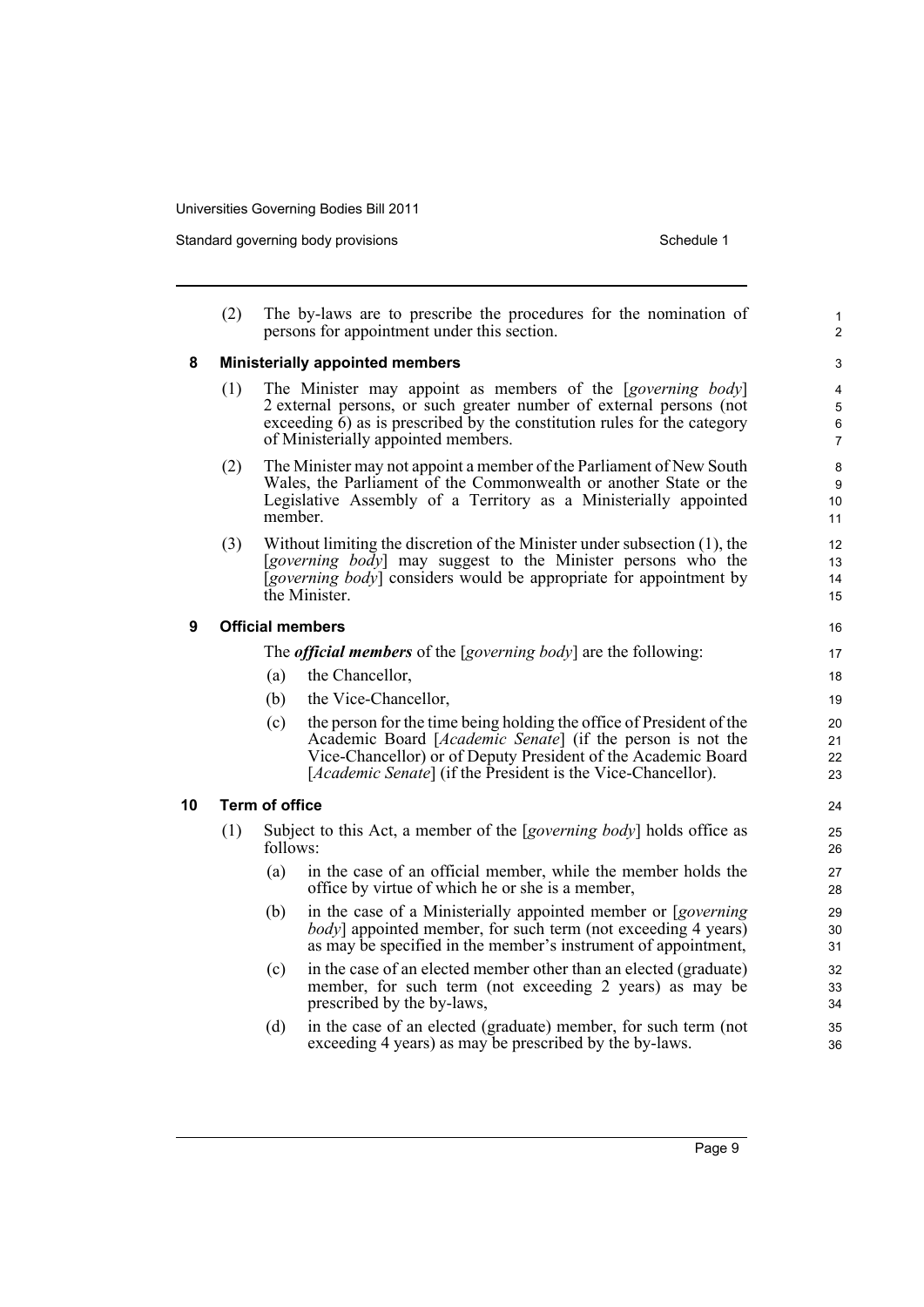| (2)     | The need to maintain an appropriate balance of experienced and new<br>members on the $[governing\, \dot{b} \text{od} \dot{v}]$ must be taken into account: |        |  |
|---------|------------------------------------------------------------------------------------------------------------------------------------------------------------|--------|--|
|         | by the [governing body], when making the by-laws required<br>(a)<br>under this section, and                                                                | 3<br>4 |  |
|         | by the Minister and the [governing body], when appointing<br>(b)<br>members to the [governing body].                                                       | 5<br>6 |  |
| (3)     | A person must not be appointed or elected to serve more than                                                                                               | 7      |  |
|         | 12 consecutive years of office (unless the [governing body] otherwise                                                                                      | 8      |  |
|         | resolves in relation to the person).                                                                                                                       | 9      |  |
| ision 2 | Other officers and bodies                                                                                                                                  | 10     |  |

### **Division 2 Other officers and bodies**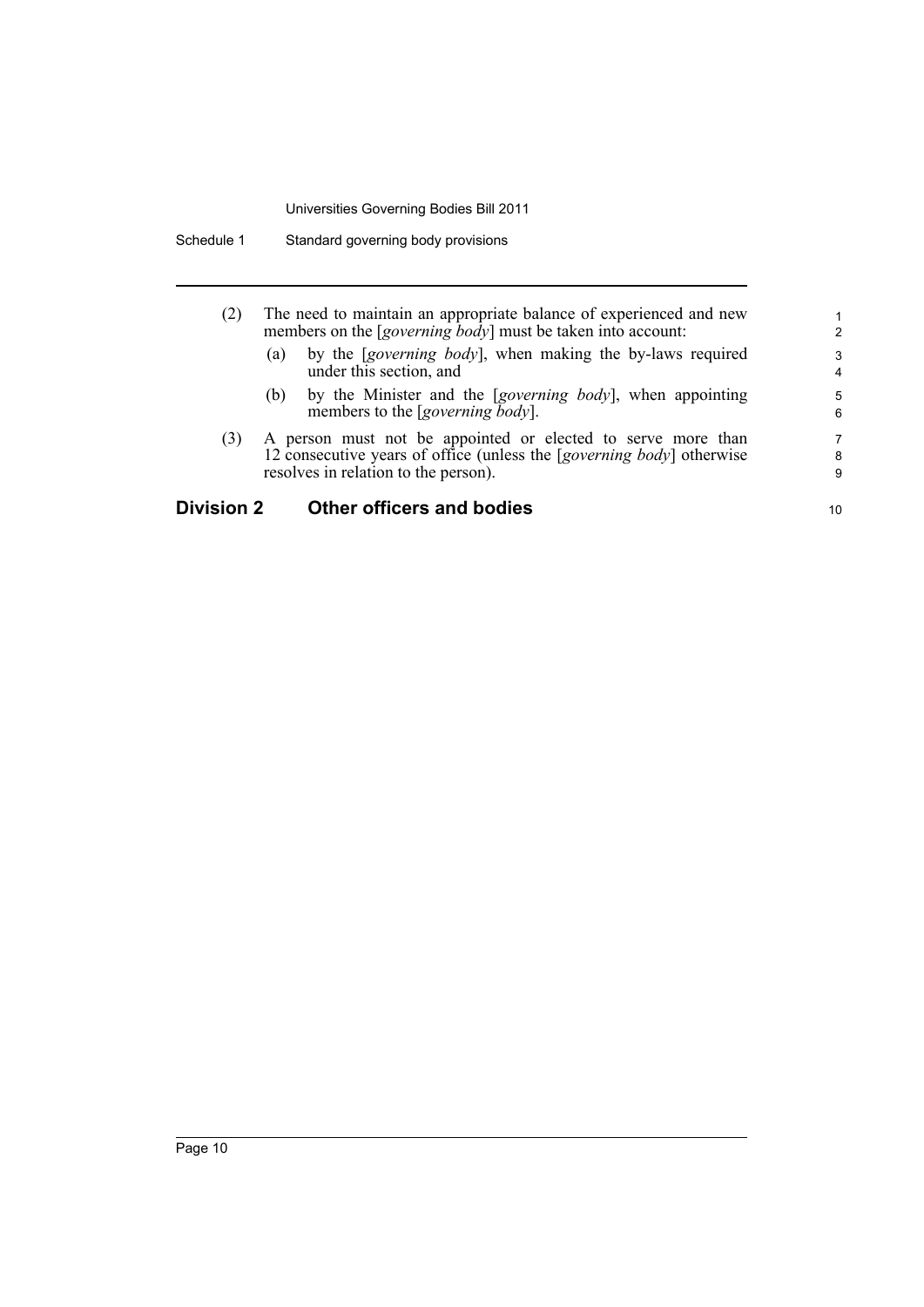Savings, transitional and other provisions Schedule 2 Schedule 2

<span id="page-16-0"></span>

| <b>Schedule 2</b> |                                                                                                                                                                                                                       |                                                                                                                                                                                                 | Savings, transitional and other<br>provisions                                                                                                                                         | $\mathbf{1}$<br>$\overline{2}$ |  |  |
|-------------------|-----------------------------------------------------------------------------------------------------------------------------------------------------------------------------------------------------------------------|-------------------------------------------------------------------------------------------------------------------------------------------------------------------------------------------------|---------------------------------------------------------------------------------------------------------------------------------------------------------------------------------------|--------------------------------|--|--|
| Part 1            |                                                                                                                                                                                                                       |                                                                                                                                                                                                 | <b>General</b>                                                                                                                                                                        | 3                              |  |  |
| 1                 |                                                                                                                                                                                                                       | <b>Regulations</b>                                                                                                                                                                              |                                                                                                                                                                                       | $\overline{4}$                 |  |  |
|                   | (1)                                                                                                                                                                                                                   |                                                                                                                                                                                                 | The regulations may contain provisions of a savings or transitional<br>nature consequent on the enactment of the following Acts:                                                      | 5<br>6                         |  |  |
|                   |                                                                                                                                                                                                                       | this Act                                                                                                                                                                                        |                                                                                                                                                                                       | $\overline{7}$                 |  |  |
|                   | (2)<br>Any such provision may, if the regulations so provide, take effect from<br>the date of assent to the Act concerned or a later date.                                                                            |                                                                                                                                                                                                 |                                                                                                                                                                                       |                                |  |  |
|                   | If the regulations so provide, any provision referred to in subclause (1)<br>(3)<br>may have effect despite any specified provision of this Schedule or a<br>University Act or statutory rule made under such an Act. |                                                                                                                                                                                                 |                                                                                                                                                                                       |                                |  |  |
|                   | (4)                                                                                                                                                                                                                   | To the extent to which any such provision takes effect from a date that<br>is earlier than the date of its publication on the NSW legislation website,<br>the provision does not operate so as: |                                                                                                                                                                                       |                                |  |  |
|                   |                                                                                                                                                                                                                       | (a)                                                                                                                                                                                             | to affect, in a manner prejudicial to any person (other than the<br>State or an authority of the State), the rights of that person<br>existing before the date of its publication, or | 16<br>17<br>18                 |  |  |
|                   |                                                                                                                                                                                                                       | (b)                                                                                                                                                                                             | to impose liabilities on any person (other than the State or an<br>authority of the State) in respect of anything done or omitted to<br>be done before the date of its publication.   | 19<br>20<br>21                 |  |  |
| Part 2            |                                                                                                                                                                                                                       | Act                                                                                                                                                                                             | Provisions consequent on enactment of this                                                                                                                                            | 22                             |  |  |
|                   |                                                                                                                                                                                                                       |                                                                                                                                                                                                 |                                                                                                                                                                                       | 23                             |  |  |
| $\mathbf{2}$      |                                                                                                                                                                                                                       |                                                                                                                                                                                                 | <b>Continuation of governing body</b>                                                                                                                                                 | 24                             |  |  |
|                   |                                                                                                                                                                                                                       |                                                                                                                                                                                                 | No amendment made to a University Act by the operation of this Act<br>affects the continuity of the governing body under the University Act.                                          | 25<br>26                       |  |  |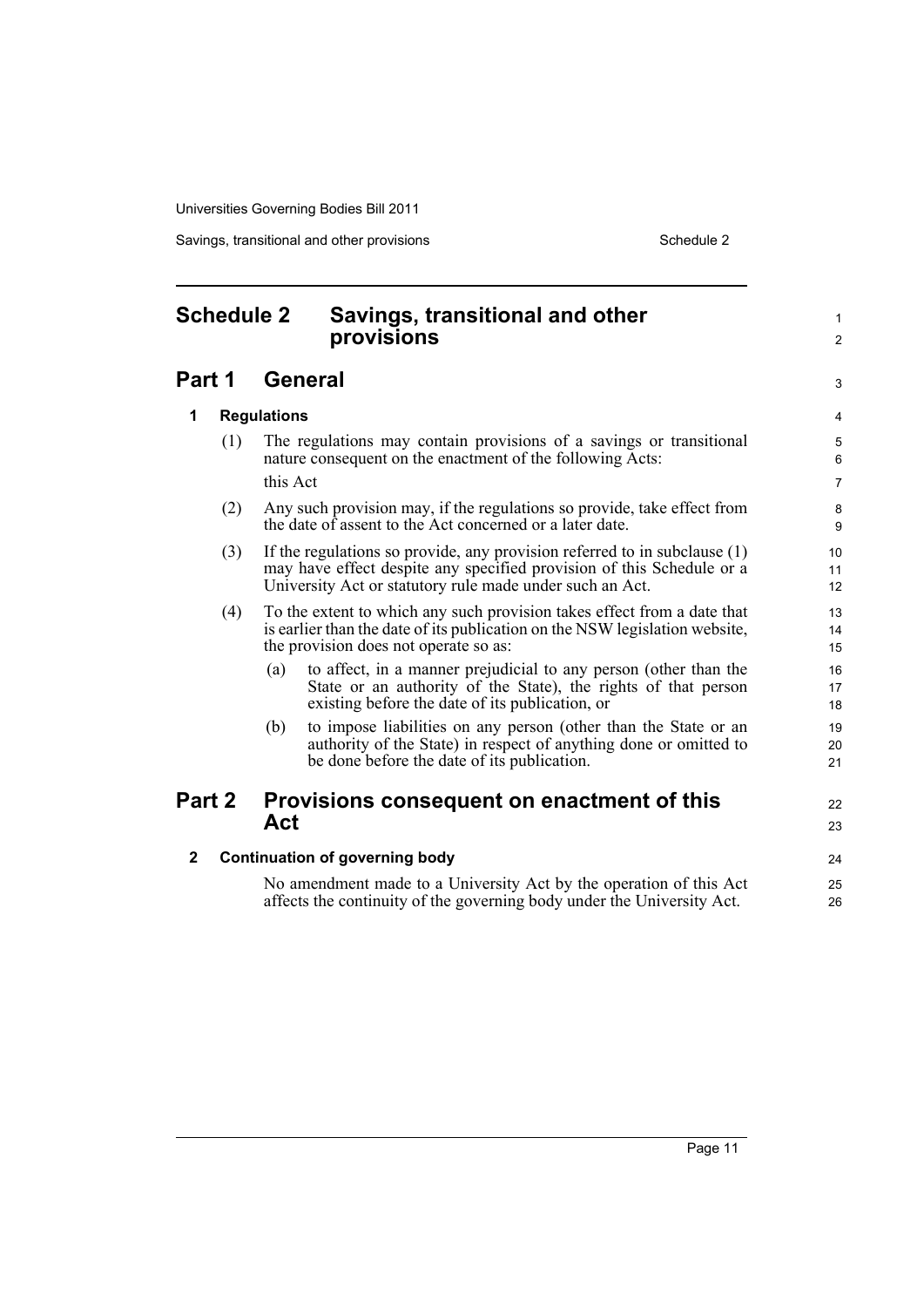<span id="page-17-0"></span>

|       | <b>Schedule 3</b> |                    | <b>Amendment of Acts and by-laws</b>                                                                                                                                                                                                                   |  |
|-------|-------------------|--------------------|--------------------------------------------------------------------------------------------------------------------------------------------------------------------------------------------------------------------------------------------------------|--|
| 3.1   |                   |                    | <b>Charles Sturt University Act 1989 No 76</b>                                                                                                                                                                                                         |  |
| [1]   |                   |                    | <b>Section 10 Chancellor</b>                                                                                                                                                                                                                           |  |
|       |                   |                    | Insert "or is removed from office" after "resigns" in section 10(2).                                                                                                                                                                                   |  |
| $[2]$ |                   |                    | <b>Section 11 Deputy Chancellor</b>                                                                                                                                                                                                                    |  |
|       |                   |                    | Insert "or is removed from office" after "resigns" in section 11 (2).                                                                                                                                                                                  |  |
| $[3]$ |                   | <b>Section 11A</b> |                                                                                                                                                                                                                                                        |  |
|       |                   |                    | Insert after section 11:                                                                                                                                                                                                                               |  |
|       | 11A               |                    | Removal from office of Chancellor or Deputy Chancellor                                                                                                                                                                                                 |  |
|       |                   | (1)                | The Council may remove the Chancellor or Deputy Chancellor<br>from office by a no confidence motion passed in accordance<br>with this section if it considers it in the best interests of the<br>University to do so.                                  |  |
|       |                   | (2)                | The removal from office may be effected only if the no<br>confidence motion is supported by at least a two-thirds majority<br>of the total number of members for the time being of the Council<br>at two consecutive ordinary meetings of the Council. |  |
|       |                   | (3)                | The Chancellor or Deputy Chancellor may be removed from<br>office under this section despite section $24\overline{G}(6)$ and without the<br>need to establish any breach of duty.                                                                      |  |
|       |                   | (4)                | This section applies to the Chancellor and Deputy Chancellor<br>holding office on the commencement of this section and all<br>subsequent holders of those offices.                                                                                     |  |
| [4]   |                   |                    | Schedule 1 Provisions relating to members and procedure of the Council                                                                                                                                                                                 |  |
|       |                   |                    | Insert after clause 6:                                                                                                                                                                                                                                 |  |
|       | 6A                |                    | Use of technology                                                                                                                                                                                                                                      |  |
|       |                   | (1)                | Without limiting clause 6, a meeting of the Council may be called<br>or held using any technology consented to by all the members of<br>the Council.                                                                                                   |  |
|       |                   | (2)                | The consent may be a standing one.                                                                                                                                                                                                                     |  |
|       |                   | (3)                | A member may only withdraw his or her consent a reasonable<br>period before the meeting.                                                                                                                                                               |  |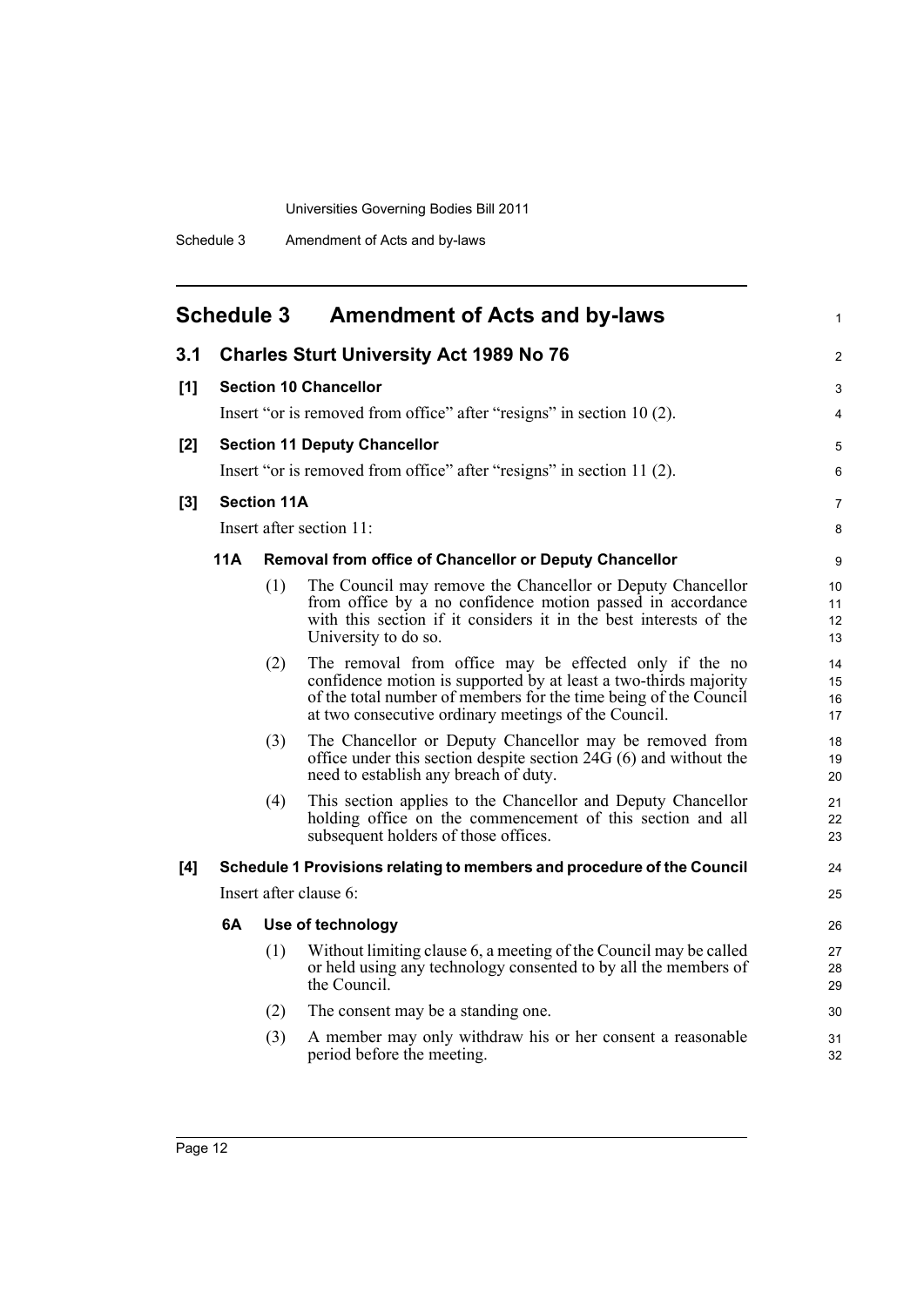|       |                    | (4)                      | If the members are not all in attendance at one place and are<br>holding a meeting using technology that permits each member to<br>communicate with other members:                                                                                     | 1<br>$\overline{\mathbf{c}}$<br>3   |  |  |  |
|-------|--------------------|--------------------------|--------------------------------------------------------------------------------------------------------------------------------------------------------------------------------------------------------------------------------------------------------|-------------------------------------|--|--|--|
|       |                    |                          | the members are, for the purpose of every provision of this<br>(a)<br>Act and by-laws concerning meetings of the Council,<br>taken to be assembled together at a meeting and to be<br>present at that meeting, and                                     | 4<br>5<br>$\,6\,$<br>$\overline{7}$ |  |  |  |
|       |                    |                          | all proceedings of those members conducted in that<br>(b)<br>manner are as valid and effective as if conducted at a<br>meeting at which all of them were present.                                                                                      | $\bf 8$<br>9<br>10                  |  |  |  |
| [5]   |                    |                          | Schedule 1, clause 10                                                                                                                                                                                                                                  | 11                                  |  |  |  |
|       |                    |                          | Insert after clause 9:                                                                                                                                                                                                                                 | 12 <sup>2</sup>                     |  |  |  |
|       | 10                 |                          | <b>Remuneration</b>                                                                                                                                                                                                                                    | 13                                  |  |  |  |
|       |                    |                          | The Council may, but need not, provide from time to time for a<br>member of the Council to be paid such remuneration (if any) as<br>is determined by a resolution passed by at least two-thirds of the<br>members of the Council.                      | 14<br>15<br>16<br>17                |  |  |  |
| 3.2   |                    |                          | <b>Macquarie University Act 1989 No 126</b>                                                                                                                                                                                                            | 18                                  |  |  |  |
| [1]   |                    |                          | <b>Section 10 Chancellor</b>                                                                                                                                                                                                                           | 19                                  |  |  |  |
|       |                    |                          | Insert "or is removed from office" after "resigns" in section 10 (2).                                                                                                                                                                                  | 20                                  |  |  |  |
| [2]   |                    |                          | <b>Section 11 Deputy Chancellor</b>                                                                                                                                                                                                                    | 21                                  |  |  |  |
|       |                    |                          | Insert "or is removed from office" after "resigns" in section 11 (2).                                                                                                                                                                                  | 22                                  |  |  |  |
| $[3]$ | <b>Section 11A</b> |                          |                                                                                                                                                                                                                                                        | 23                                  |  |  |  |
|       |                    | Insert after section 11: |                                                                                                                                                                                                                                                        |                                     |  |  |  |
|       | 11A                |                          | <b>Removal from office of Chancellor or Deputy Chancellor</b>                                                                                                                                                                                          | 25                                  |  |  |  |
|       |                    | (1)                      | The Council may remove the Chancellor or Deputy Chancellor<br>from office by a no confidence motion passed in accordance<br>with this section if it considers it in the best interests of the<br>University to do so.                                  | 26<br>27<br>28<br>29                |  |  |  |
|       |                    | (2)                      | The removal from office may be effected only if the no<br>confidence motion is supported by at least a two-thirds majority<br>of the total number of members for the time being of the Council<br>at two consecutive ordinary meetings of the Council. | 30<br>31<br>32<br>33                |  |  |  |
|       |                    |                          |                                                                                                                                                                                                                                                        |                                     |  |  |  |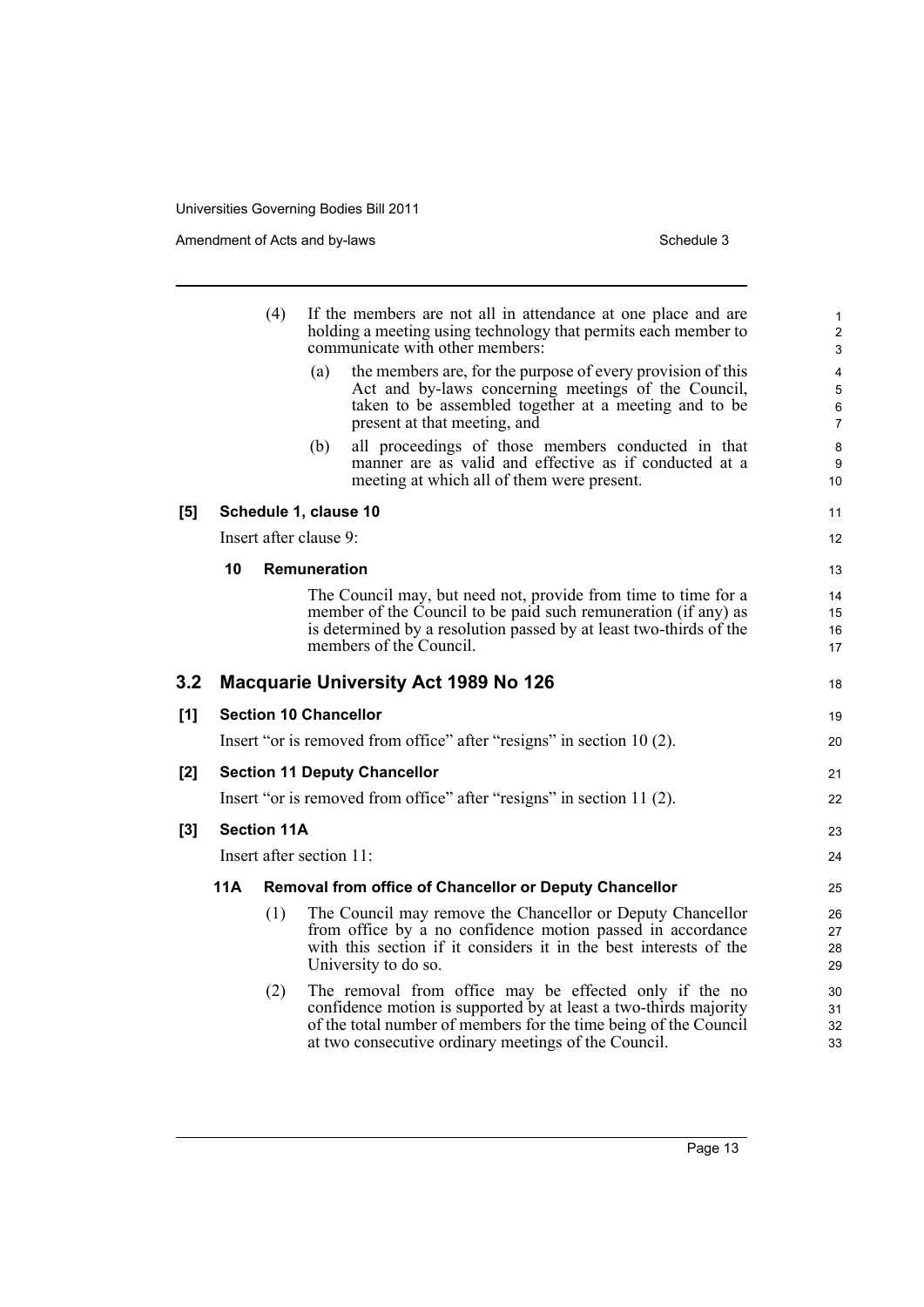|     |    | (3)                    |              | The Chancellor or Deputy Chancellor may be removed from<br>office under this section despite section $21G(6)$ and without the<br>need to establish any breach of duty.                                                            | 1<br>$\overline{\mathbf{c}}$<br>3 |
|-----|----|------------------------|--------------|-----------------------------------------------------------------------------------------------------------------------------------------------------------------------------------------------------------------------------------|-----------------------------------|
|     |    | (4)                    |              | This section applies to the Chancellor and Deputy Chancellor<br>holding office on the commencement of this section and all<br>subsequent holders of those offices.                                                                | 4<br>5<br>6                       |
| [4] |    |                        |              | Schedule 1 Provisions relating to members and procedure of the Council                                                                                                                                                            | 7                                 |
|     |    | Insert after clause 6: |              |                                                                                                                                                                                                                                   | 8                                 |
|     | 6A |                        |              | Use of technology                                                                                                                                                                                                                 | 9                                 |
|     |    | (1)                    |              | Without limiting clause 6, a meeting of the Council may be called<br>or held using any technology consented to by all the members of<br>the Council.                                                                              | 10<br>11<br>12                    |
|     |    | (2)                    |              | The consent may be a standing one.                                                                                                                                                                                                | 13                                |
|     |    | (3)                    |              | A member may only withdraw his or her consent a reasonable<br>period before the meeting.                                                                                                                                          | 14<br>15                          |
|     |    | (4)                    |              | If the members are not all in attendance at one place and are<br>holding a meeting using technology that permits each member to<br>communicate with other members:                                                                | 16<br>17<br>18                    |
|     |    |                        | (a)          | the members are, for the purpose of every provision of this<br>Act and by-laws concerning meetings of the Council,<br>taken to be assembled together at a meeting and to be<br>present at that meeting, and                       | 19<br>20<br>21<br>22              |
|     |    |                        | (b)          | all proceedings of those members conducted in that<br>manner are as valid and effective as if conducted at a<br>meeting at which all of them were present.                                                                        | 23<br>24<br>25                    |
| [5] |    | Schedule 1, clause 10  |              |                                                                                                                                                                                                                                   | 26                                |
|     |    | Insert after clause 9: |              |                                                                                                                                                                                                                                   | 27                                |
|     | 10 |                        | Remuneration |                                                                                                                                                                                                                                   | 28                                |
|     |    |                        |              | The Council may, but need not, provide from time to time for a<br>member of the Council to be paid such remuneration (if any) as<br>is determined by a resolution passed by at least two-thirds of the<br>members of the Council. | 29<br>30<br>31<br>32              |
| 3.3 |    |                        |              | Southern Cross University Act 1993 No 69                                                                                                                                                                                          | 33                                |
| [1] |    |                        |              | <b>Section 11 Chancellor</b>                                                                                                                                                                                                      | 34                                |
|     |    |                        |              | Insert "or is removed from office" after "resigns" in section 11 (2).                                                                                                                                                             | 35                                |
|     |    |                        |              |                                                                                                                                                                                                                                   |                                   |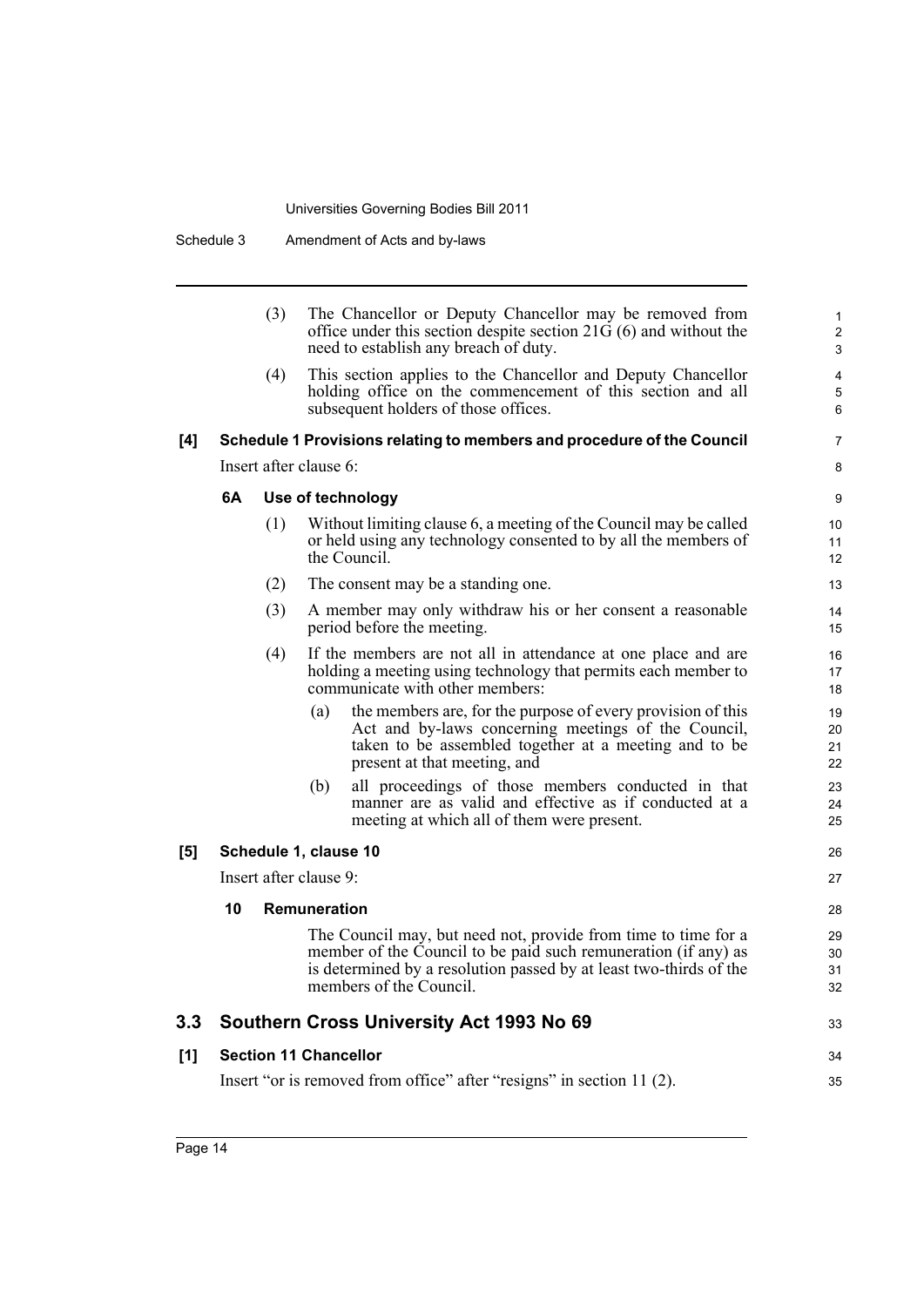| [2]   |     |                                                        | <b>Section 12 Deputy Chancellor</b>                                                                                                                                                                                                                    | $\mathbf{1}$                |  |  |
|-------|-----|--------------------------------------------------------|--------------------------------------------------------------------------------------------------------------------------------------------------------------------------------------------------------------------------------------------------------|-----------------------------|--|--|
|       |     |                                                        | Insert "or is removed from office" after "resigns" in section 12 (2).                                                                                                                                                                                  | $\overline{2}$              |  |  |
| $[3]$ |     | <b>Section 12A</b>                                     |                                                                                                                                                                                                                                                        | 3                           |  |  |
|       |     |                                                        | Insert after section 12:                                                                                                                                                                                                                               | 4                           |  |  |
|       | 12A | Removal from office of Chancellor or Deputy Chancellor |                                                                                                                                                                                                                                                        |                             |  |  |
|       |     | (1)                                                    | The Council may remove the Chancellor or Deputy Chancellor<br>from office by a no confidence motion passed in accordance<br>with this section if it considers it in the best interests of the<br>University to do so.                                  | 5<br>6<br>7<br>$\bf 8$<br>9 |  |  |
|       |     | (2)                                                    | The removal from office may be effected only if the no<br>confidence motion is supported by at least a two-thirds majority<br>of the total number of members for the time being of the Council<br>at two consecutive ordinary meetings of the Council. | 10<br>11<br>12<br>13        |  |  |
|       |     | (3)                                                    | The Chancellor or Deputy Chancellor may be removed from<br>office under this section despite section $21\overline{G}(6)$ and without the<br>need to establish any breach of duty.                                                                      | 14<br>15<br>16              |  |  |
|       |     | (4)                                                    | This section applies to the Chancellor and Deputy Chancellor<br>holding office on the commencement of this section and all<br>subsequent holders of those offices.                                                                                     | 17<br>18<br>19              |  |  |
| [4]   |     |                                                        | Schedule 1 Provisions relating to members and procedure of the Council                                                                                                                                                                                 | 20                          |  |  |
|       |     |                                                        | Insert after clause 6:                                                                                                                                                                                                                                 | 21                          |  |  |
|       | 6A  |                                                        | Use of technology                                                                                                                                                                                                                                      | 22                          |  |  |
|       |     | (1)                                                    | Without limiting clause 6, a meeting of the Council may be called<br>or held using any technology consented to by all the members of<br>the Council.                                                                                                   | 23<br>24<br>25              |  |  |
|       |     | (2)                                                    | The consent may be a standing one.                                                                                                                                                                                                                     | 26                          |  |  |
|       |     | (3)                                                    | A member may only withdraw his or her consent a reasonable<br>period before the meeting.                                                                                                                                                               | 27<br>28                    |  |  |
|       |     | (4)                                                    | If the members are not all in attendance at one place and are<br>holding a meeting using technology that permits each member to<br>communicate with other members:                                                                                     | 29<br>30<br>31              |  |  |
|       |     |                                                        | the members are, for the purpose of every provision of this<br>(a)<br>Act and by-laws concerning meetings of the Council,<br>taken to be assembled together at a meeting and to be<br>present at that meeting, and                                     | 32<br>33<br>34<br>35        |  |  |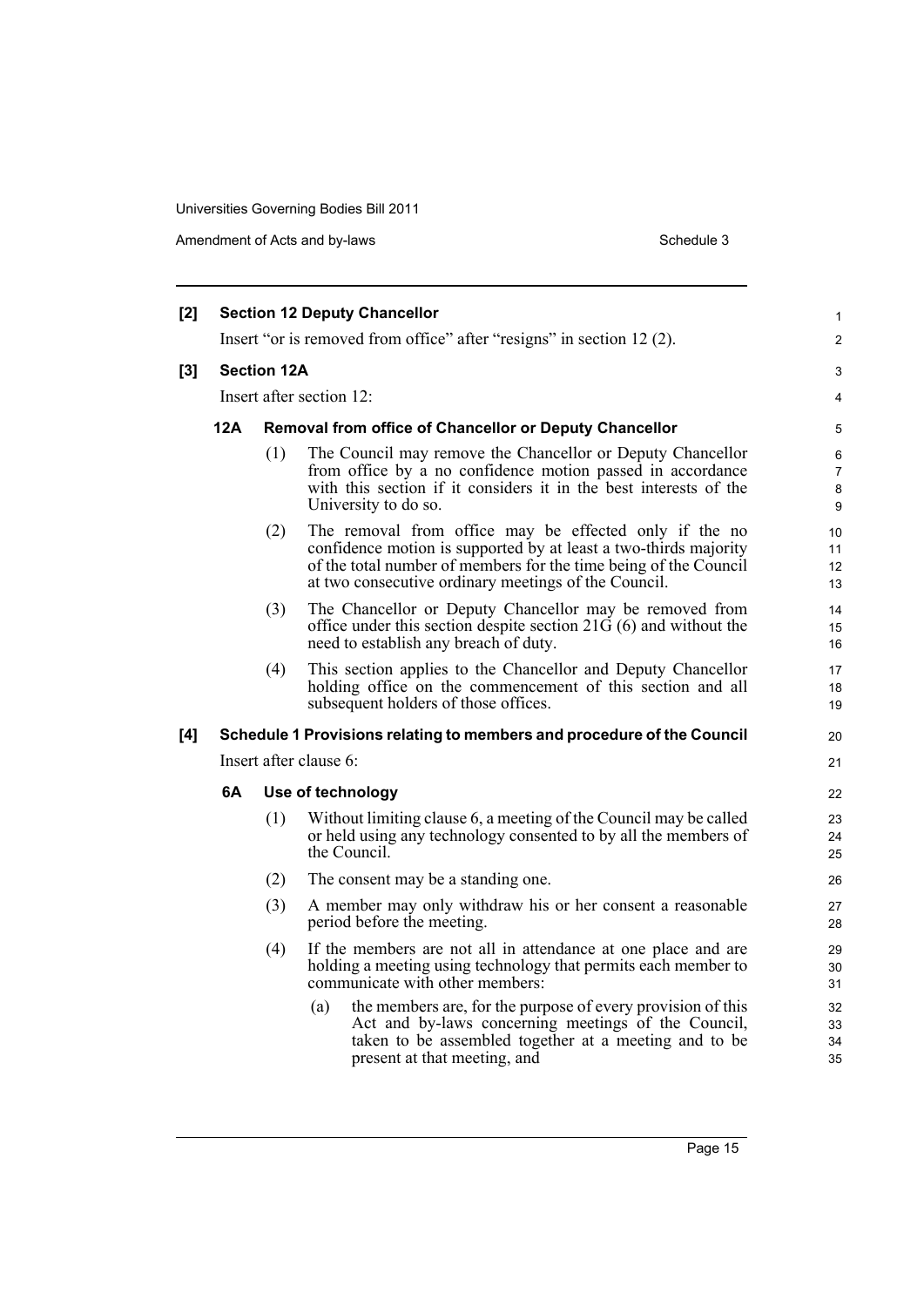|       |                                                                       |                    | (b)                          | all proceedings of those members conducted in that<br>manner are as valid and effective as if conducted at a<br>meeting at which all of them were present.                                                                                             | 1<br>$\overline{2}$<br>3                    |  |
|-------|-----------------------------------------------------------------------|--------------------|------------------------------|--------------------------------------------------------------------------------------------------------------------------------------------------------------------------------------------------------------------------------------------------------|---------------------------------------------|--|
| [5]   |                                                                       |                    | Schedule 1, clause 10        |                                                                                                                                                                                                                                                        | 4                                           |  |
|       |                                                                       |                    | Insert after clause 9:       |                                                                                                                                                                                                                                                        | 5                                           |  |
|       | 10                                                                    |                    | Remuneration                 |                                                                                                                                                                                                                                                        | 6                                           |  |
|       |                                                                       |                    |                              | The Council may, but need not, provide from time to time for a<br>member of the Council to be paid such remuneration (if any) as<br>is determined by a resolution passed by at least two-thirds of the<br>members of the Council.                      | $\overline{7}$<br>8<br>9<br>10 <sup>°</sup> |  |
| 3.4   |                                                                       |                    |                              | <b>Southern Cross University By-law 2005</b>                                                                                                                                                                                                           | 11                                          |  |
|       |                                                                       | <b>Chancellor</b>  |                              | <b>Clause 7 Conditions for holding office as Chancellor and Deputy</b>                                                                                                                                                                                 | 12<br>13                                    |  |
|       |                                                                       | Omit the clause.   |                              |                                                                                                                                                                                                                                                        | 14                                          |  |
| 3.5   |                                                                       |                    |                              | University of New England Act 1993 No 68                                                                                                                                                                                                               | 15                                          |  |
| [1]   |                                                                       |                    | <b>Section 10 Chancellor</b> |                                                                                                                                                                                                                                                        | 16                                          |  |
|       | Insert "or is removed from office" after "resigns" in section 10 (2). |                    |                              |                                                                                                                                                                                                                                                        |                                             |  |
| [2]   | <b>Section 11 Deputy Chancellor</b>                                   |                    |                              |                                                                                                                                                                                                                                                        |                                             |  |
|       |                                                                       |                    |                              | Insert "or is removed from office" after "resigns" in section 11 (2).                                                                                                                                                                                  | 19                                          |  |
| $[3]$ |                                                                       | <b>Section 11A</b> |                              |                                                                                                                                                                                                                                                        | 20                                          |  |
|       |                                                                       |                    | Insert after section 11:     |                                                                                                                                                                                                                                                        | 21                                          |  |
|       | 11A                                                                   |                    |                              | Removal from office of Chancellor or Deputy Chancellor                                                                                                                                                                                                 | 22                                          |  |
|       |                                                                       | (1)                |                              | The Council may remove the Chancellor or Deputy Chancellor<br>from office by a no confidence motion passed in accordance<br>with this section if it considers it in the best interests of the<br>University to do so.                                  | 23<br>24<br>25<br>26                        |  |
|       |                                                                       | (2)                |                              | The removal from office may be effected only if the no<br>confidence motion is supported by at least a two-thirds majority<br>of the total number of members for the time being of the Council<br>at two consecutive ordinary meetings of the Council. | 27<br>28<br>29<br>30                        |  |
|       |                                                                       | (3)                |                              | The Chancellor or Deputy Chancellor may be removed from<br>office under this section despite section $21\overline{G}(6)$ and without the<br>need to establish any breach of duty.                                                                      | 31<br>32<br>33                              |  |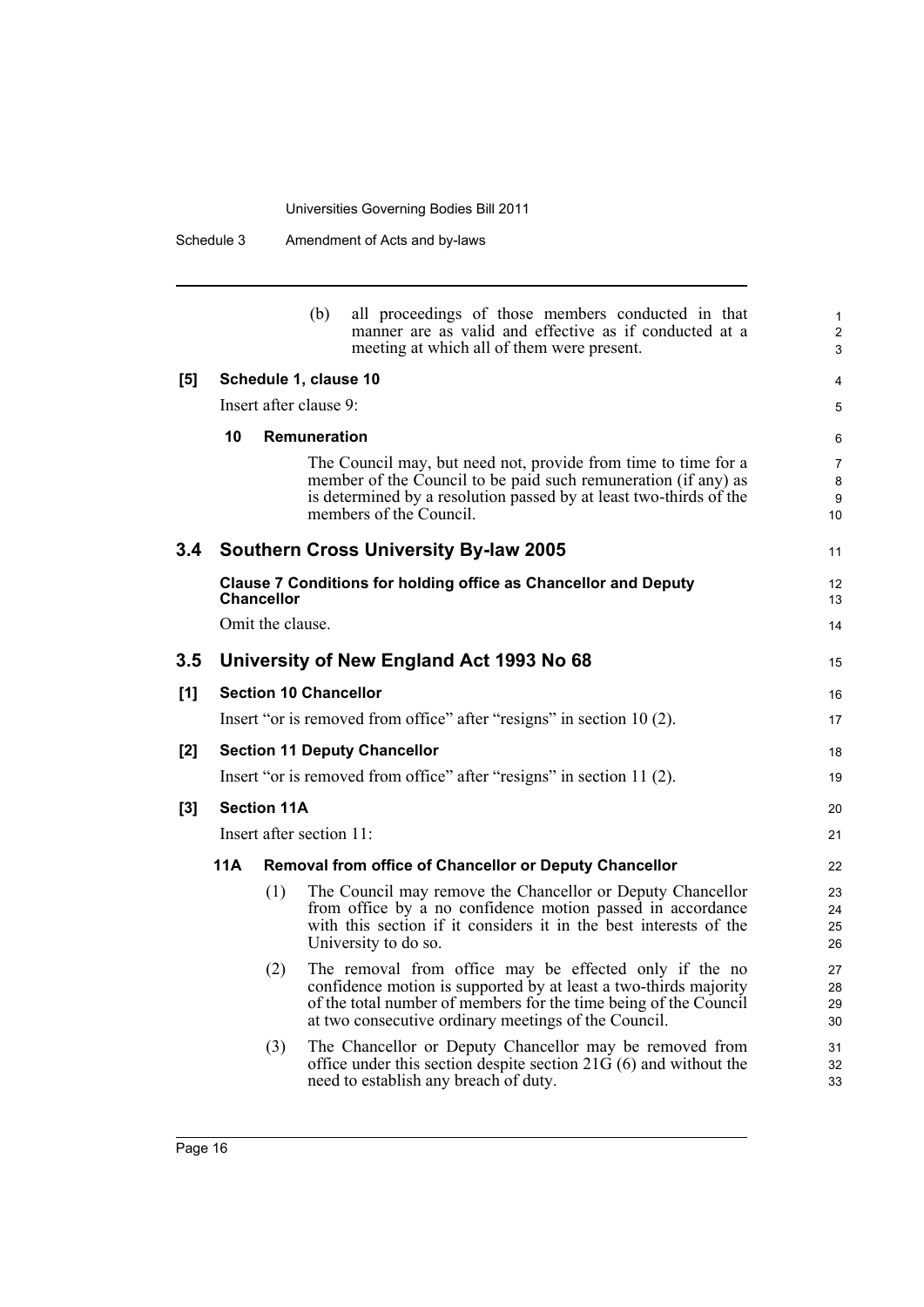|       |    | (4) | This section applies to the Chancellor and Deputy Chancellor<br>holding office on the commencement of this section and all<br>subsequent holders of those offices.                                                                | 1<br>$\overline{2}$<br>3 |
|-------|----|-----|-----------------------------------------------------------------------------------------------------------------------------------------------------------------------------------------------------------------------------------|--------------------------|
| [4]   |    |     | Schedule 1 Provisions relating to members and procedure of the Council                                                                                                                                                            | $\overline{4}$           |
|       |    |     | Insert after clause 6:                                                                                                                                                                                                            | 5                        |
|       | 6A |     | Use of technology                                                                                                                                                                                                                 | 6                        |
|       |    | (1) | Without limiting clause 6, a meeting of the Council may be called<br>or held using any technology consented to by all the members of<br>the Council.                                                                              | $\overline{7}$<br>8<br>9 |
|       |    | (2) | The consent may be a standing one.                                                                                                                                                                                                | 10 <sup>1</sup>          |
|       |    | (3) | A member may only withdraw his or her consent a reasonable<br>period before the meeting.                                                                                                                                          | 11<br>12 <sup>2</sup>    |
|       |    | (4) | If the members are not all in attendance at one place and are<br>holding a meeting using technology that permits each member to<br>communicate with other members:                                                                | 13<br>14<br>15           |
|       |    |     | the members are, for the purpose of every provision of this<br>(a)<br>Act and by-laws concerning meetings of the Council,<br>taken to be assembled together at a meeting and to be<br>present at that meeting, and                | 16<br>17<br>18<br>19     |
|       |    |     | all proceedings of those members conducted in that<br>(b)<br>manner are as valid and effective as if conducted at a<br>meeting at which all of them were present.                                                                 | 20<br>21<br>22           |
| [5]   |    |     | Schedule 1, clause 10                                                                                                                                                                                                             | 23                       |
|       |    |     | Insert after clause 9:                                                                                                                                                                                                            | 24                       |
|       | 10 |     | <b>Remuneration</b>                                                                                                                                                                                                               | 25                       |
|       |    |     | The Council may, but need not, provide from time to time for a<br>member of the Council to be paid such remuneration (if any) as<br>is determined by a resolution passed by at least two-thirds of the<br>members of the Council. | 26<br>27<br>28<br>29     |
| 3.6   |    |     | University of New South Wales Act 1989 No 125                                                                                                                                                                                     | 30                       |
| [1]   |    |     | <b>Section 10 Chancellor</b>                                                                                                                                                                                                      | 31                       |
|       |    |     | Insert "or is removed from office" after "resigns" in section 10(2).                                                                                                                                                              | 32                       |
| $[2]$ |    |     | <b>Section 11 Deputy Chancellor</b>                                                                                                                                                                                               | 33                       |
|       |    |     | Insert "or is removed from office" after "resigns" in section 11 (2).                                                                                                                                                             | 34                       |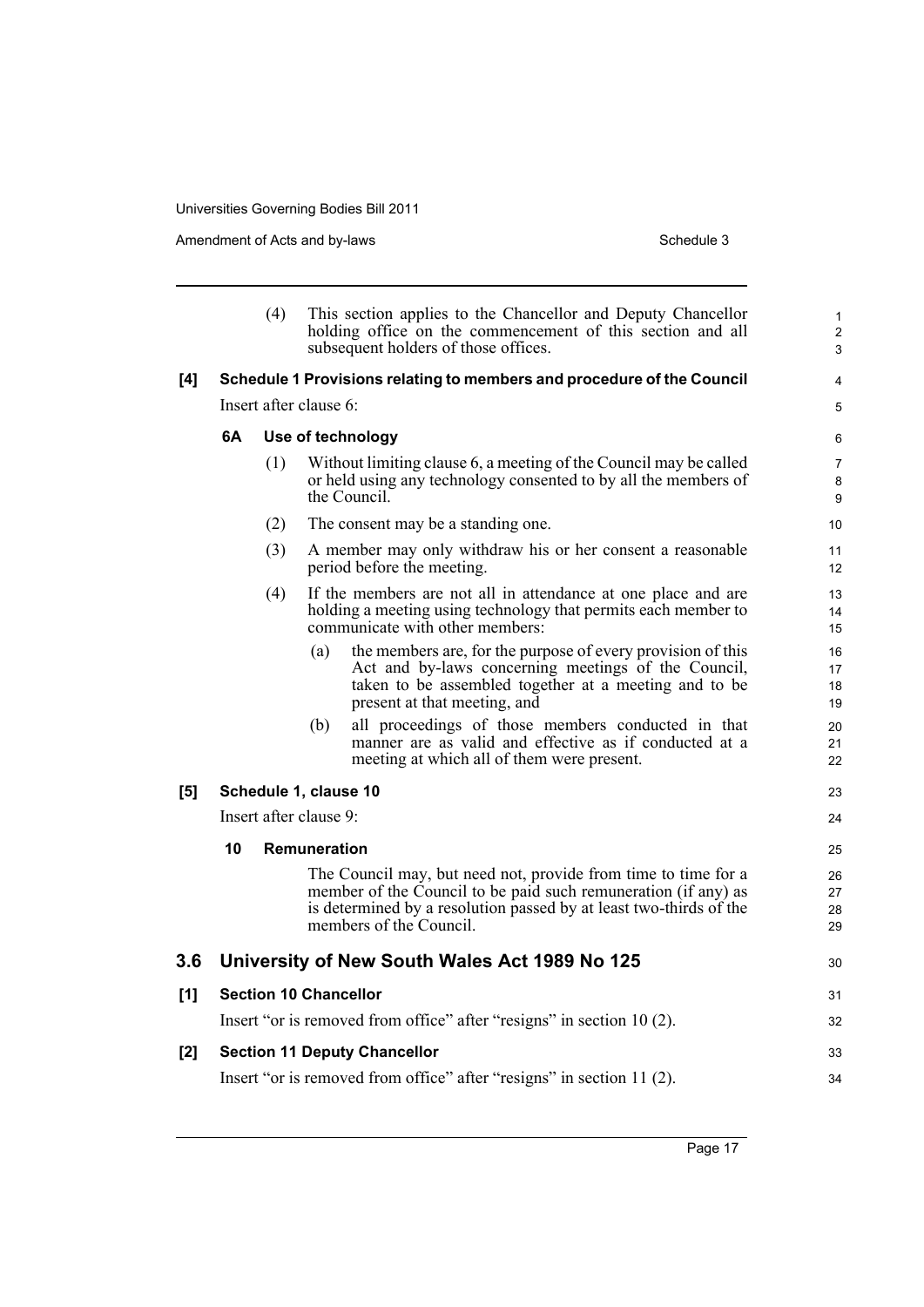Schedule 3 Amendment of Acts and by-laws

| [3] | <b>Section 11A</b>       |     |                                                                                                                                                                                                                                                        |                                         |  |  |  |
|-----|--------------------------|-----|--------------------------------------------------------------------------------------------------------------------------------------------------------------------------------------------------------------------------------------------------------|-----------------------------------------|--|--|--|
|     | Insert after section 11: |     |                                                                                                                                                                                                                                                        |                                         |  |  |  |
|     | 11A                      |     | <b>Removal from office of Chancellor or Deputy Chancellor</b>                                                                                                                                                                                          | 3                                       |  |  |  |
|     |                          | (1) | The Council may remove the Chancellor or Deputy Chancellor<br>from office by a no confidence motion passed in accordance<br>with this section if it considers it in the best interests of the<br>University to do so.                                  | 4<br>$\mathbf 5$<br>6<br>$\overline{7}$ |  |  |  |
|     |                          | (2) | The removal from office may be effected only if the no<br>confidence motion is supported by at least a two-thirds majority<br>of the total number of members for the time being of the Council<br>at two consecutive ordinary meetings of the Council. | 8<br>9<br>10 <sup>1</sup><br>11         |  |  |  |
|     |                          | (3) | The Chancellor or Deputy Chancellor may be removed from<br>office under this section despite section $20G(6)$ and without the<br>need to establish any breach of duty.                                                                                 | $12 \overline{ }$<br>13<br>14           |  |  |  |
|     |                          | (4) | This section applies to the Chancellor and Deputy Chancellor<br>holding office on the commencement of this section and all<br>subsequent holders of those offices.                                                                                     | 15<br>16<br>17                          |  |  |  |
| [4] |                          |     | Schedule 1 Provisions relating to members and procedure of the Council                                                                                                                                                                                 | 18                                      |  |  |  |
|     |                          |     | Insert after clause 6:                                                                                                                                                                                                                                 |                                         |  |  |  |
|     | 6A<br>Use of technology  |     | 20                                                                                                                                                                                                                                                     |                                         |  |  |  |
|     |                          | (1) | Without limiting clause 6, a meeting of the Council may be called<br>or held using any technology consented to by all the members of<br>the Council.                                                                                                   | 21<br>22<br>23                          |  |  |  |
|     |                          | (2) | The consent may be a standing one.                                                                                                                                                                                                                     | 24                                      |  |  |  |
|     |                          | (3) | A member may only withdraw his or her consent a reasonable<br>period before the meeting.                                                                                                                                                               | 25<br>26                                |  |  |  |
|     |                          | (4) | If the members are not all in attendance at one place and are<br>holding a meeting using technology that permits each member to<br>communicate with other members:                                                                                     | 27<br>28<br>29                          |  |  |  |
|     |                          |     | the members are, for the purpose of every provision of this<br>(a)<br>Act and by-laws concerning meetings of the Council,<br>taken to be assembled together at a meeting and to be<br>present at that meeting, and                                     | 30<br>31<br>32<br>33                    |  |  |  |
|     |                          |     | all proceedings of those members conducted in that<br>(b)<br>manner are as valid and effective as if conducted at a<br>meeting at which all of them were present.                                                                                      | 34<br>35<br>36                          |  |  |  |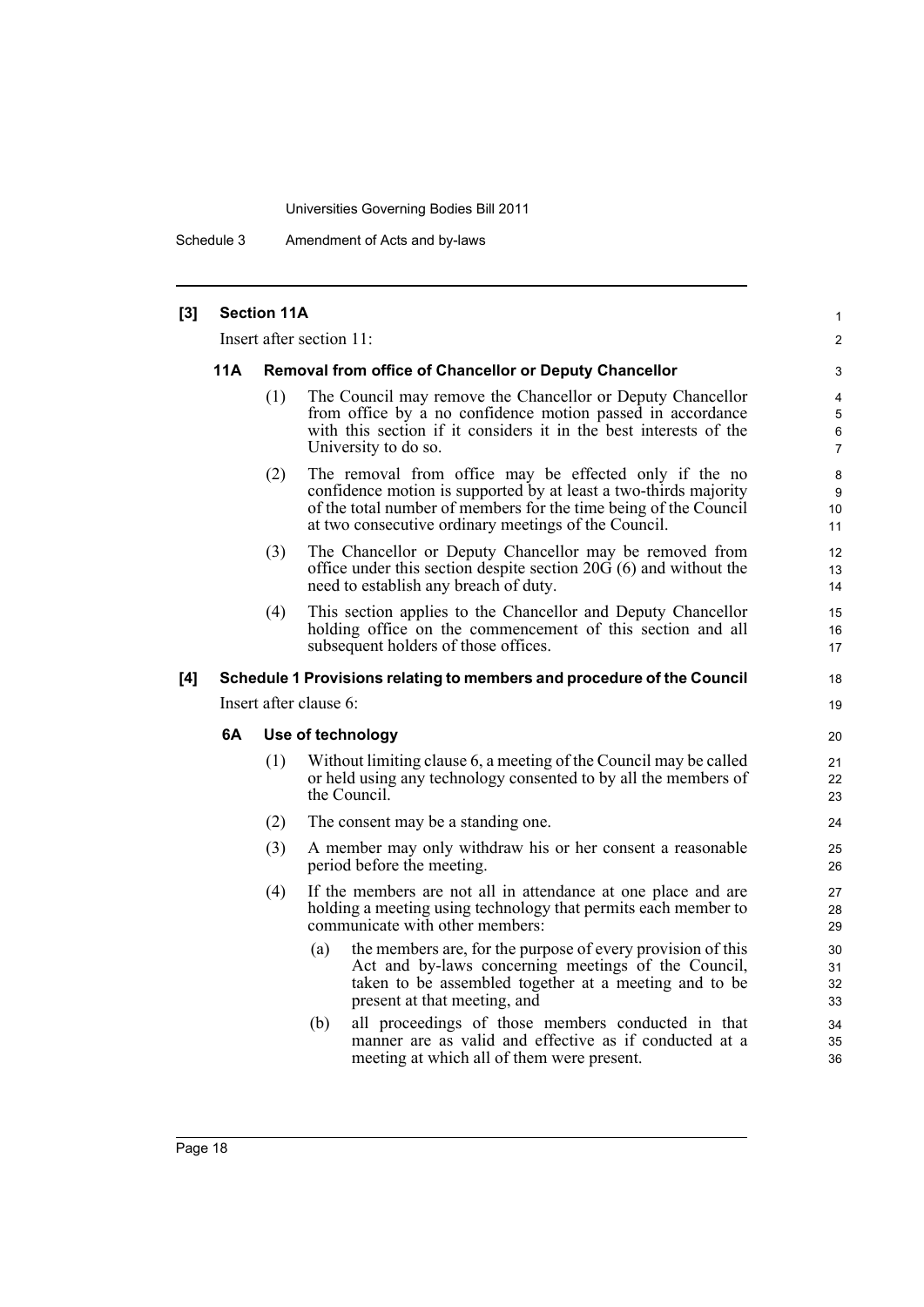| [5]   | Schedule 1, clause 10                                                                                                                                                                                                                                         |                    |                                                                                                                                                                                                                                   |                                         |  |  |  |
|-------|---------------------------------------------------------------------------------------------------------------------------------------------------------------------------------------------------------------------------------------------------------------|--------------------|-----------------------------------------------------------------------------------------------------------------------------------------------------------------------------------------------------------------------------------|-----------------------------------------|--|--|--|
|       | Insert after clause 9:                                                                                                                                                                                                                                        |                    |                                                                                                                                                                                                                                   |                                         |  |  |  |
|       | 10                                                                                                                                                                                                                                                            |                    | Remuneration                                                                                                                                                                                                                      | 3                                       |  |  |  |
|       |                                                                                                                                                                                                                                                               |                    | The Council may, but need not, provide from time to time for a<br>member of the Council to be paid such remuneration (if any) as<br>is determined by a resolution passed by at least two-thirds of the<br>members of the Council. | 4<br>$\mathbf 5$<br>6<br>$\overline{7}$ |  |  |  |
| 3.7   |                                                                                                                                                                                                                                                               |                    | University of Newcastle Act 1989 No 68                                                                                                                                                                                            | 8                                       |  |  |  |
| [1]   | <b>Section 10 Chancellor</b>                                                                                                                                                                                                                                  |                    |                                                                                                                                                                                                                                   |                                         |  |  |  |
|       |                                                                                                                                                                                                                                                               |                    | Insert "or is removed from office" after "resigns" in section 10 (2).                                                                                                                                                             | 10 <sup>1</sup>                         |  |  |  |
| [2]   | <b>Section 11 Deputy Chancellor</b>                                                                                                                                                                                                                           |                    |                                                                                                                                                                                                                                   |                                         |  |  |  |
|       | Insert "or is removed from office" after "resigns" in section 11 (2).                                                                                                                                                                                         |                    |                                                                                                                                                                                                                                   |                                         |  |  |  |
| $[3]$ |                                                                                                                                                                                                                                                               | <b>Section 11A</b> |                                                                                                                                                                                                                                   | 13                                      |  |  |  |
|       | Insert after section 11:                                                                                                                                                                                                                                      |                    |                                                                                                                                                                                                                                   |                                         |  |  |  |
|       | <b>11A</b><br>Removal from office of Chancellor or Deputy Chancellor                                                                                                                                                                                          |                    |                                                                                                                                                                                                                                   |                                         |  |  |  |
|       |                                                                                                                                                                                                                                                               | (1)                | The Council may remove the Chancellor or Deputy Chancellor<br>from office by a no confidence motion passed in accordance<br>with this section if it considers it in the best interests of the<br>University to do so.             | 16<br>17<br>18<br>19                    |  |  |  |
|       | The removal from office may be effected only if the no<br>(2)<br>confidence motion is supported by at least a two-thirds majority<br>of the total number of members for the time being of the Council<br>at two consecutive ordinary meetings of the Council. |                    |                                                                                                                                                                                                                                   |                                         |  |  |  |
|       |                                                                                                                                                                                                                                                               | (3)                | The Chancellor or Deputy Chancellor may be removed from<br>office under this section despite section $21G(6)$ and without the<br>need to establish any breach of duty.                                                            | 24<br>25<br>26                          |  |  |  |
|       |                                                                                                                                                                                                                                                               | (4)                | This section applies to the Chancellor and Deputy Chancellor<br>holding office on the commencement of this section and all<br>subsequent holders of those offices.                                                                | 27<br>28<br>29                          |  |  |  |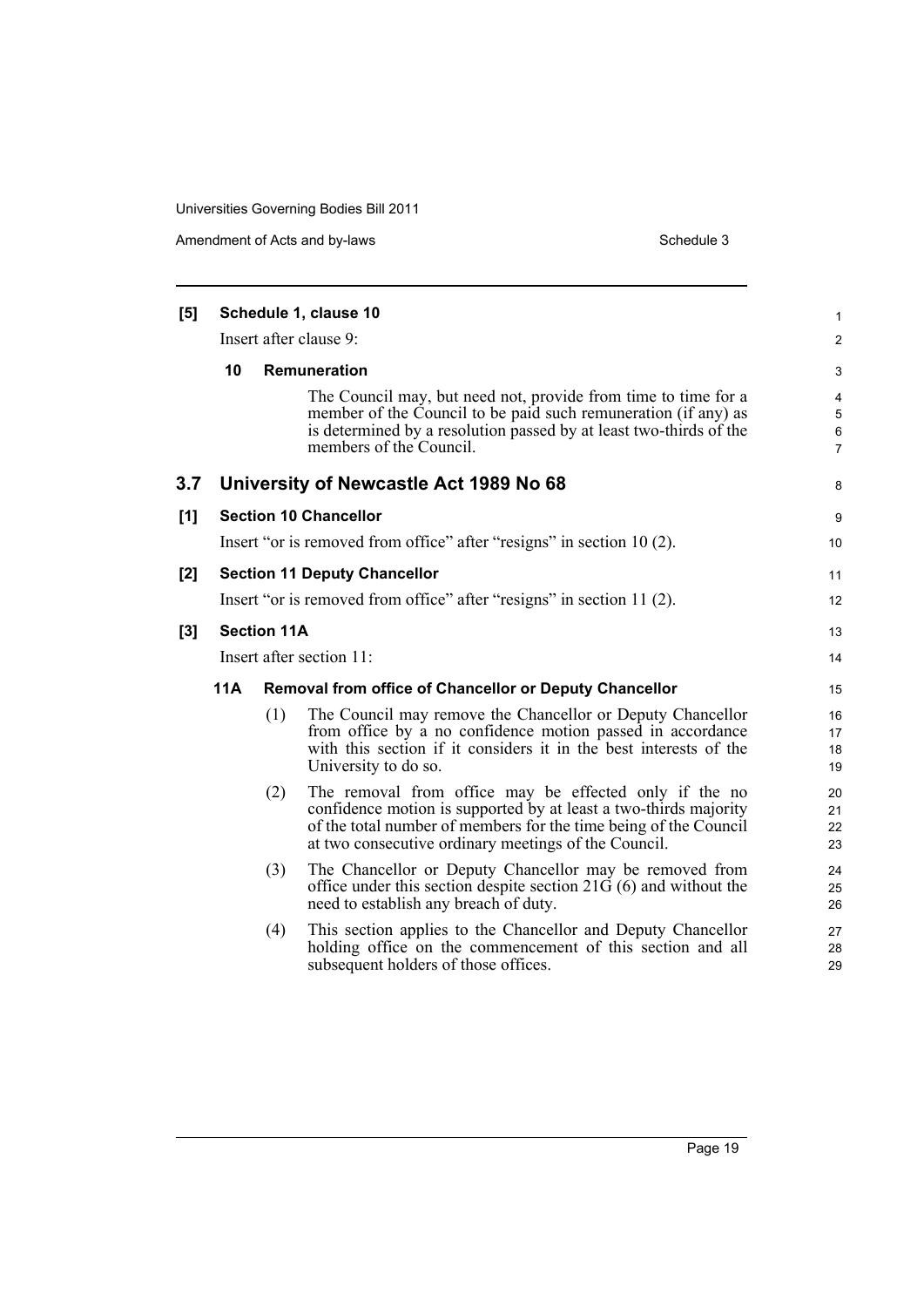Schedule 3 Amendment of Acts and by-laws

| Schedule 1 Provisions relating to members and procedure of the Council<br>Insert after clause 6: |     |                                                                                                                                                                                                                                   |                                                                                                                              |  |  |
|--------------------------------------------------------------------------------------------------|-----|-----------------------------------------------------------------------------------------------------------------------------------------------------------------------------------------------------------------------------------|------------------------------------------------------------------------------------------------------------------------------|--|--|
|                                                                                                  |     |                                                                                                                                                                                                                                   |                                                                                                                              |  |  |
|                                                                                                  | (1) | Without limiting clause 6, a meeting of the Council may be called<br>or held using any technology consented to by all the members of<br>the Council.                                                                              | 4<br>5<br>6                                                                                                                  |  |  |
|                                                                                                  | (2) | The consent may be a standing one.                                                                                                                                                                                                | 7                                                                                                                            |  |  |
|                                                                                                  | (3) | A member may only withdraw his or her consent a reasonable<br>period before the meeting.                                                                                                                                          | 8<br>9                                                                                                                       |  |  |
|                                                                                                  | (4) | If the members are not all in attendance at one place and are<br>holding a meeting using technology that permits each member to<br>communicate with other members:                                                                | 10<br>11<br>12                                                                                                               |  |  |
|                                                                                                  |     | the members are, for the purpose of every provision of this<br>(a)<br>Act and by-laws concerning meetings of the Council,<br>taken to be assembled together at a meeting and to be<br>present at that meeting, and                | 13<br>14<br>15<br>16                                                                                                         |  |  |
|                                                                                                  |     | all proceedings of those members conducted in that<br>(b)<br>manner are as valid and effective as if conducted at a<br>meeting at which all of them were present.                                                                 | 17<br>18<br>19                                                                                                               |  |  |
|                                                                                                  |     |                                                                                                                                                                                                                                   | 20                                                                                                                           |  |  |
|                                                                                                  |     |                                                                                                                                                                                                                                   | 21                                                                                                                           |  |  |
| 10                                                                                               |     |                                                                                                                                                                                                                                   | 22                                                                                                                           |  |  |
|                                                                                                  |     | The Council may, but need not, provide from time to time for a<br>member of the Council to be paid such remuneration (if any) as<br>is determined by a resolution passed by at least two-thirds of the<br>members of the Council. | 23<br>24<br>25<br>26                                                                                                         |  |  |
|                                                                                                  |     |                                                                                                                                                                                                                                   | 27                                                                                                                           |  |  |
|                                                                                                  |     |                                                                                                                                                                                                                                   |                                                                                                                              |  |  |
|                                                                                                  |     | <b>Section 10 Chancellor</b>                                                                                                                                                                                                      | 28                                                                                                                           |  |  |
|                                                                                                  |     | Insert "or is removed from office" after "resigns" in section 10 (2).                                                                                                                                                             | 29                                                                                                                           |  |  |
|                                                                                                  |     | <b>Section 11 Deputy Chancellor</b>                                                                                                                                                                                               | 30                                                                                                                           |  |  |
|                                                                                                  |     |                                                                                                                                                                                                                                   | Use of technology<br>Schedule 1, clause 10<br>Insert after clause 9:<br>Remuneration<br>University of Sydney Act 1989 No 124 |  |  |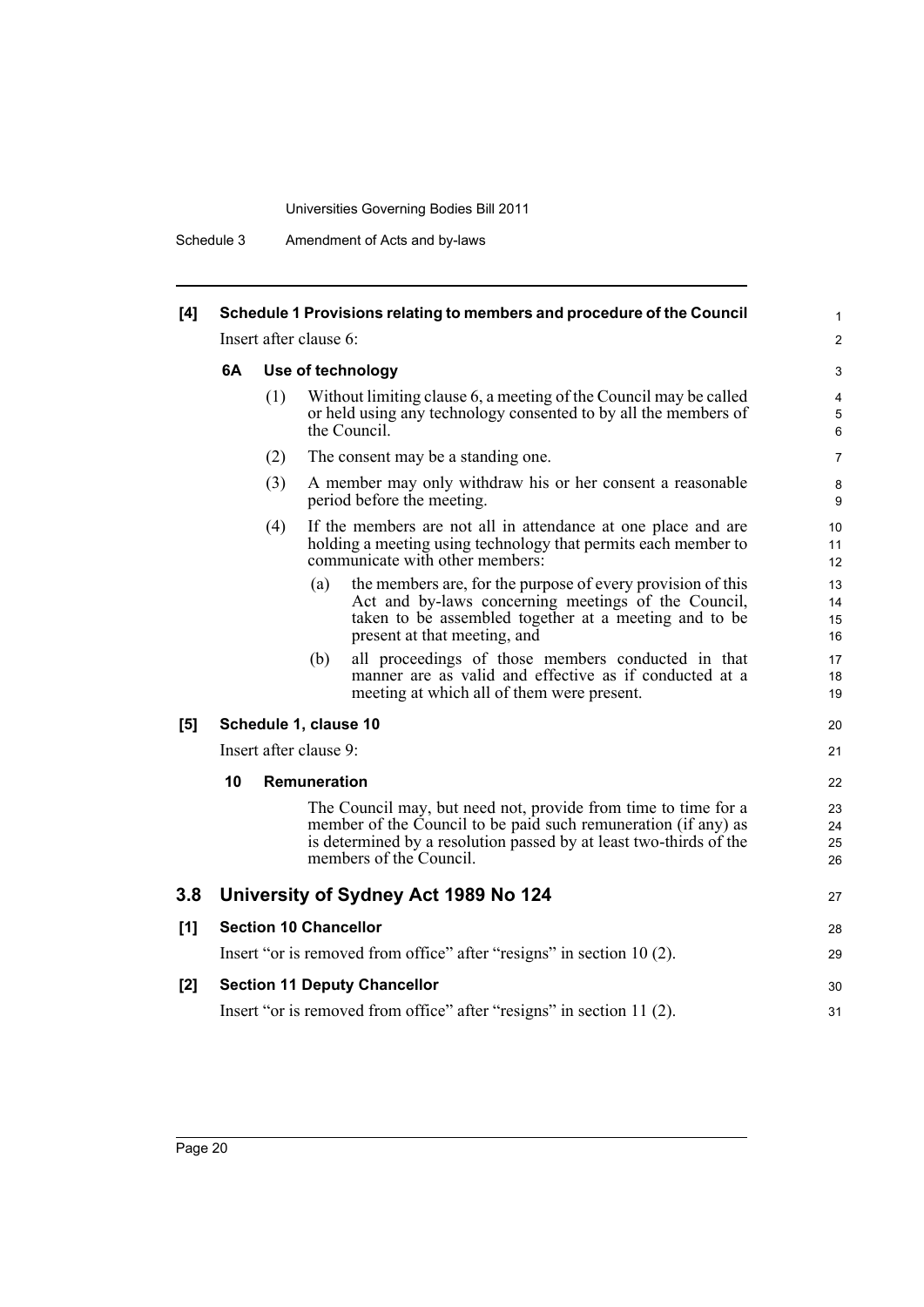| $[3]$ | <b>Section 11A</b>       |                        |                                                                                                                                                                                                                                                      |                                 |  |  |  |
|-------|--------------------------|------------------------|------------------------------------------------------------------------------------------------------------------------------------------------------------------------------------------------------------------------------------------------------|---------------------------------|--|--|--|
|       | Insert after section 11: |                        |                                                                                                                                                                                                                                                      |                                 |  |  |  |
|       | 11A                      |                        | Removal from office of Chancellor or Deputy Chancellor                                                                                                                                                                                               | 3                               |  |  |  |
|       |                          | (1)                    | The Senate may remove the Chancellor or Deputy Chancellor<br>from office by a no confidence motion passed in accordance<br>with this section if it considers it in the best interests of the<br>University to do so.                                 | 4<br>5<br>6<br>7                |  |  |  |
|       |                          | (2)                    | The removal from office may be effected only if the no<br>confidence motion is supported by at least a two-thirds majority<br>of the total number of Fellows for the time being of the Senate at<br>two consecutive ordinary meetings of the Senate. | 8<br>9<br>10 <sup>°</sup><br>11 |  |  |  |
|       |                          | (3)                    | The Chancellor or Deputy Chancellor may be removed from<br>office under this section despite section $26\overline{G}$ (6) and without the<br>need to establish any breach of duty.                                                                   | 12<br>13<br>14                  |  |  |  |
|       |                          | (4)                    | This section applies to the Chancellor and Deputy Chancellor<br>holding office on the commencement of this section and all<br>subsequent holders of those offices.                                                                                   | 15<br>16<br>17                  |  |  |  |
| [4]   | <b>Senate</b>            |                        | Schedule 1 Provisions relating to Fellows and to the procedure of the                                                                                                                                                                                | 18<br>19                        |  |  |  |
|       |                          | Insert after clause 6: |                                                                                                                                                                                                                                                      |                                 |  |  |  |
|       | 6A                       |                        | Use of technology                                                                                                                                                                                                                                    |                                 |  |  |  |
|       |                          | (1)                    | Without limiting clause 6, a meeting of the Senate may be called<br>or held using any technology consented to by all the Fellows of<br>the Senate.                                                                                                   | 22<br>23<br>24                  |  |  |  |
|       |                          | (2)                    | The consent may be a standing one.                                                                                                                                                                                                                   | 25                              |  |  |  |
|       |                          | (3)                    | A Fellow may only withdraw his or her consent a reasonable<br>period before the meeting.                                                                                                                                                             | 26<br>27                        |  |  |  |
|       |                          | (4)                    | If the Fellows are not all in attendance at one place and are<br>holding a meeting using technology that permits each Fellow to<br>communicate with other Fellows:                                                                                   | 28<br>29<br>30                  |  |  |  |
|       |                          |                        | the Fellows are, for the purpose of every provision of this<br>(a)<br>Act and by-laws concerning meetings of the Senate, taken<br>to be assembled together at a meeting and to be present at<br>that meeting, and                                    | 31<br>32<br>33<br>34            |  |  |  |
|       |                          |                        | all proceedings of those Fellows conducted in that manner<br>(b)<br>are as valid and effective as if conducted at a meeting at<br>which all of them were present.                                                                                    | 35<br>36<br>37                  |  |  |  |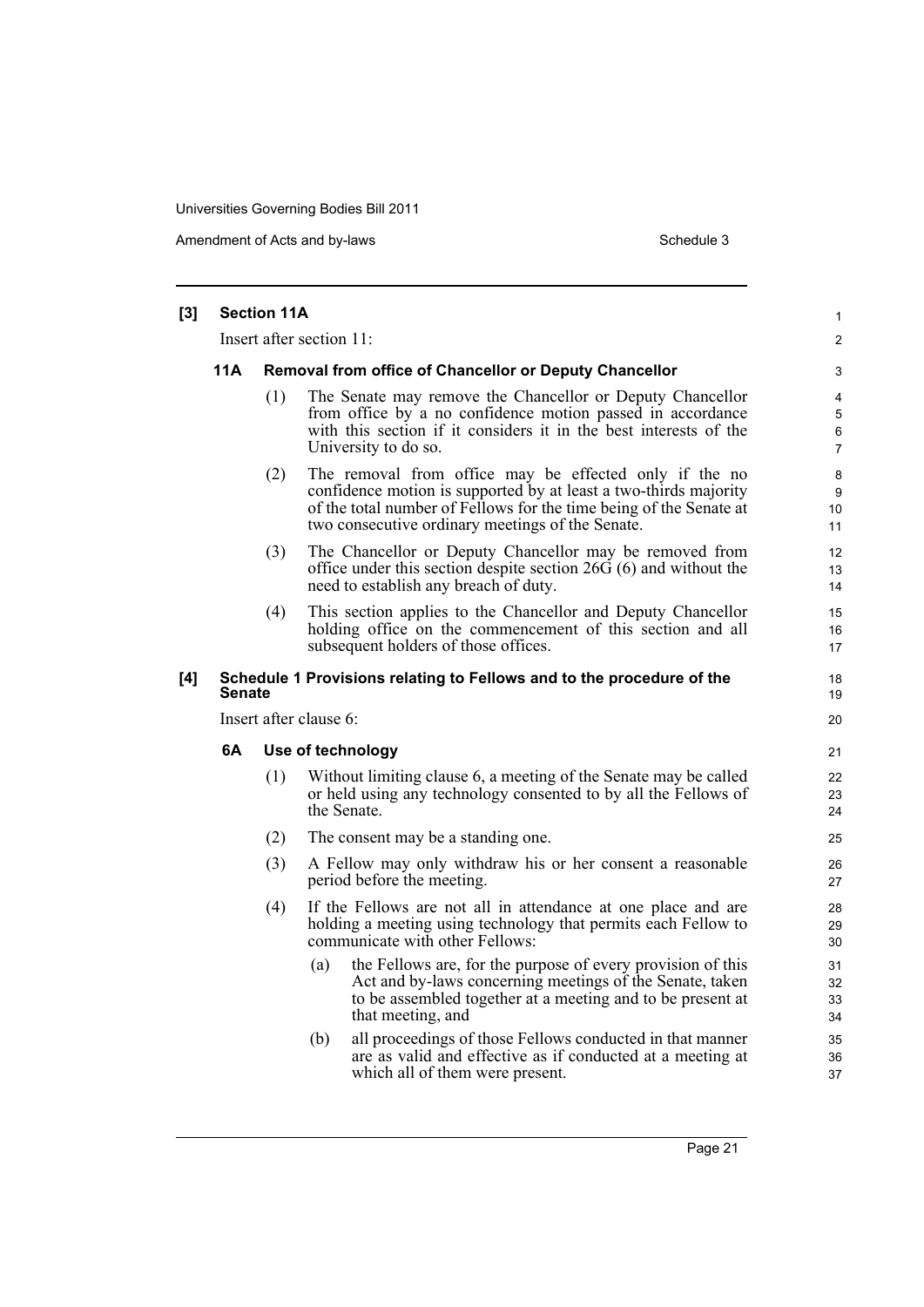| [5] | Schedule 1, clause 10                                       |                    |                                                                                                                                                                                                                                                        |                                |  |  |  |
|-----|-------------------------------------------------------------|--------------------|--------------------------------------------------------------------------------------------------------------------------------------------------------------------------------------------------------------------------------------------------------|--------------------------------|--|--|--|
|     |                                                             |                    | Insert after clause 9:                                                                                                                                                                                                                                 | $\mathbf{1}$<br>$\overline{2}$ |  |  |  |
|     | 10                                                          |                    | <b>Remuneration</b>                                                                                                                                                                                                                                    | 3                              |  |  |  |
|     |                                                             |                    | The Senate may, but need not, provide from time to time for a<br>Fellow of the Senate to be paid such remuneration (if any) as is<br>determined by a resolution passed by at least two-thirds of the<br>Fellows of the Senate.                         | 4<br>5<br>6<br>$\overline{7}$  |  |  |  |
| 3.9 |                                                             |                    | University of Sydney By-law 1999                                                                                                                                                                                                                       | 8                              |  |  |  |
| [1] |                                                             |                    | Clause 9 Term of office and election procedure                                                                                                                                                                                                         | 9                              |  |  |  |
|     |                                                             |                    | Omit clause $9(2A)$ and $(2B)$ .                                                                                                                                                                                                                       | 10 <sup>°</sup>                |  |  |  |
| [2] |                                                             |                    | Clause 11 Term of office and election procedure                                                                                                                                                                                                        | 11                             |  |  |  |
|     |                                                             |                    | Omit clause 11 (2A) and (2B).                                                                                                                                                                                                                          | 12 <sup>2</sup>                |  |  |  |
|     | 3.10 University of Technology, Sydney, Act 1989 No 69<br>13 |                    |                                                                                                                                                                                                                                                        |                                |  |  |  |
| [1] |                                                             |                    | <b>Section 10 Chancellor</b>                                                                                                                                                                                                                           | 14                             |  |  |  |
|     |                                                             |                    | Insert "or is removed from office" after "resigns" in section 10 (2).                                                                                                                                                                                  | 15                             |  |  |  |
| [2] |                                                             |                    | <b>Section 11 Deputy Chancellor</b>                                                                                                                                                                                                                    | 16                             |  |  |  |
|     |                                                             |                    | Insert "or is removed from office" after "resigns" in section 11 (2).                                                                                                                                                                                  | 17                             |  |  |  |
| [3] |                                                             | <b>Section 11A</b> |                                                                                                                                                                                                                                                        | 18                             |  |  |  |
|     |                                                             |                    | Insert after section 11:                                                                                                                                                                                                                               | 19                             |  |  |  |
|     | 11A                                                         |                    | <b>Removal from office of Chancellor or Deputy Chancellor</b>                                                                                                                                                                                          | 20                             |  |  |  |
|     |                                                             | (1)                | The Council may remove the Chancellor or Deputy Chancellor<br>from office by a no confidence motion passed in accordance<br>with this section if it considers it in the best interests of the<br>University to do so.                                  | 21<br>22<br>23<br>24           |  |  |  |
|     |                                                             | (2)                | The removal from office may be effected only if the no<br>confidence motion is supported by at least a two-thirds majority<br>of the total number of members for the time being of the Council<br>at two consecutive ordinary meetings of the Council. | 25<br>26<br>27<br>28           |  |  |  |
|     |                                                             | (3)                | The Chancellor or Deputy Chancellor may be removed from<br>office under this section despite section $21\overline{G}(6)$ and without the<br>need to establish any breach of duty.                                                                      | 29<br>30<br>31                 |  |  |  |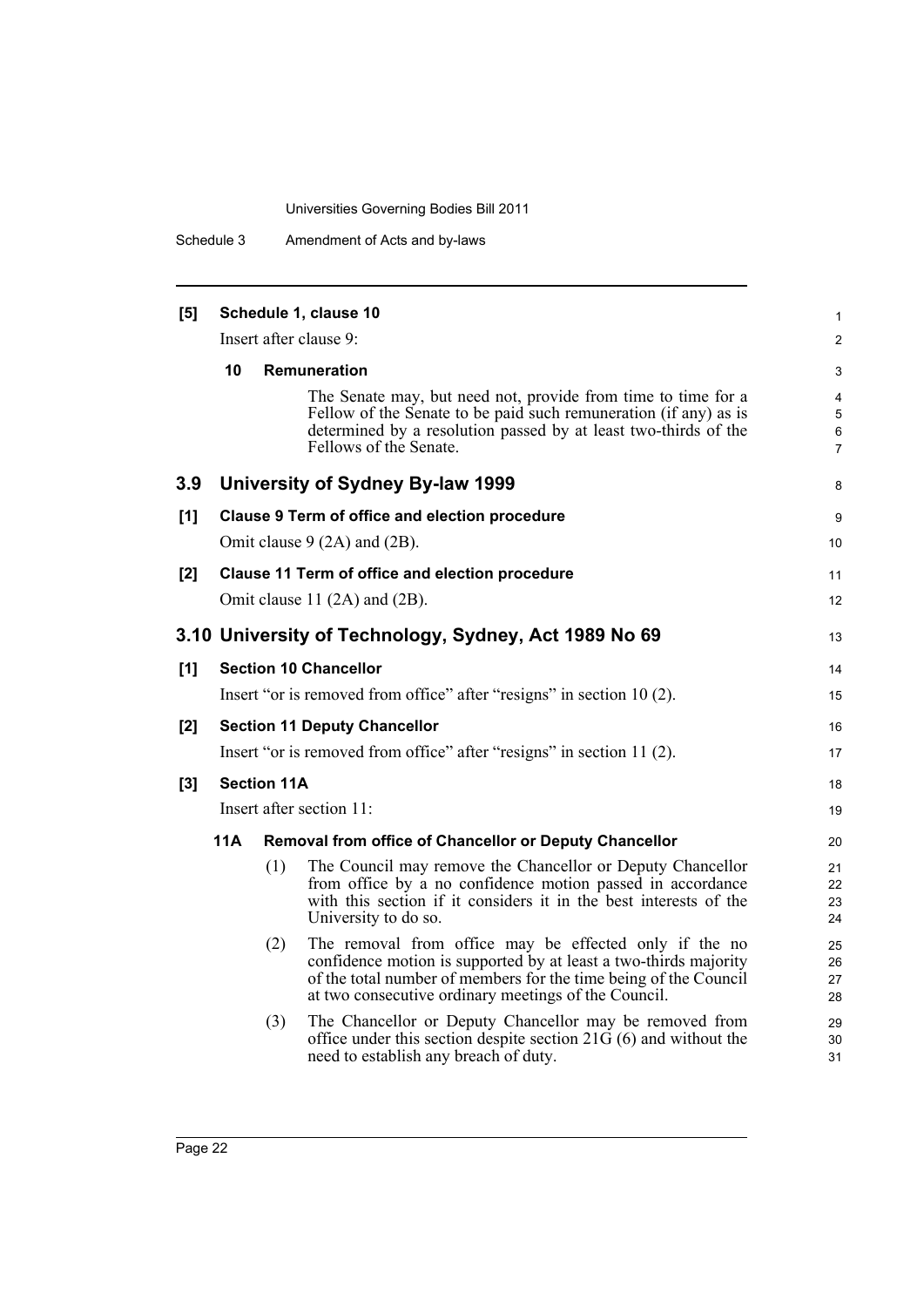|       |    | (4)                          |              | This section applies to the Chancellor and Deputy Chancellor<br>holding office on the commencement of this section and all<br>subsequent holders of those offices.                                                                | 1<br>$\overline{\mathbf{c}}$<br>3 |
|-------|----|------------------------------|--------------|-----------------------------------------------------------------------------------------------------------------------------------------------------------------------------------------------------------------------------------|-----------------------------------|
| [4]   |    |                              |              | Schedule 1 Provisions relating to members and procedure of the Council                                                                                                                                                            | 4                                 |
|       |    | Insert after clause 6:       |              |                                                                                                                                                                                                                                   | 5                                 |
|       | 6A |                              |              | Use of technology                                                                                                                                                                                                                 | 6                                 |
|       |    | (1)                          |              | Without limiting clause 6, a meeting of the Council may be called<br>or held using any technology consented to by all the members of<br>the Council.                                                                              | 7<br>8<br>9                       |
|       |    | (2)                          |              | The consent may be a standing one.                                                                                                                                                                                                | 10                                |
|       |    | (3)                          |              | A member may only withdraw his or her consent a reasonable<br>period before the meeting.                                                                                                                                          | 11<br>12                          |
|       |    | (4)                          |              | If the members are not all in attendance at one place and are<br>holding a meeting using technology that permits each member to<br>communicate with other members:                                                                | 13<br>14<br>15                    |
|       |    |                              | (a)          | the members are, for the purpose of every provision of this<br>Act and by-laws concerning meetings of the Council,<br>taken to be assembled together at a meeting and to be<br>present at that meeting, and                       | 16<br>17<br>18<br>19              |
|       |    |                              | (b)          | all proceedings of those members conducted in that<br>manner are as valid and effective as if conducted at a<br>meeting at which all of them were present.                                                                        | 20<br>21<br>22                    |
| [5]   |    | Schedule 1, clause 10        |              |                                                                                                                                                                                                                                   | 23                                |
|       |    | Insert after clause 9:       |              |                                                                                                                                                                                                                                   | 24                                |
|       | 10 |                              | Remuneration |                                                                                                                                                                                                                                   | 25                                |
|       |    |                              |              | The Council may, but need not, provide from time to time for a<br>member of the Council to be paid such remuneration (if any) as<br>is determined by a resolution passed by at least two-thirds of the<br>members of the Council. | 26<br>27<br>28<br>29              |
|       |    |                              |              | 3.11 University of Western Sydney Act 1997 No 116                                                                                                                                                                                 | 30                                |
| [1]   |    | <b>Section 13 Chancellor</b> |              |                                                                                                                                                                                                                                   | 31                                |
|       |    |                              |              | Insert "or is removed from office" after "resigns" in section 13 (2).                                                                                                                                                             | 32                                |
| $[2]$ |    |                              |              | <b>Section 14 Deputy Chancellors</b>                                                                                                                                                                                              | 33                                |
|       |    |                              |              | Insert "or is removed from office" after "resigns" in section 14 (2).                                                                                                                                                             | 34                                |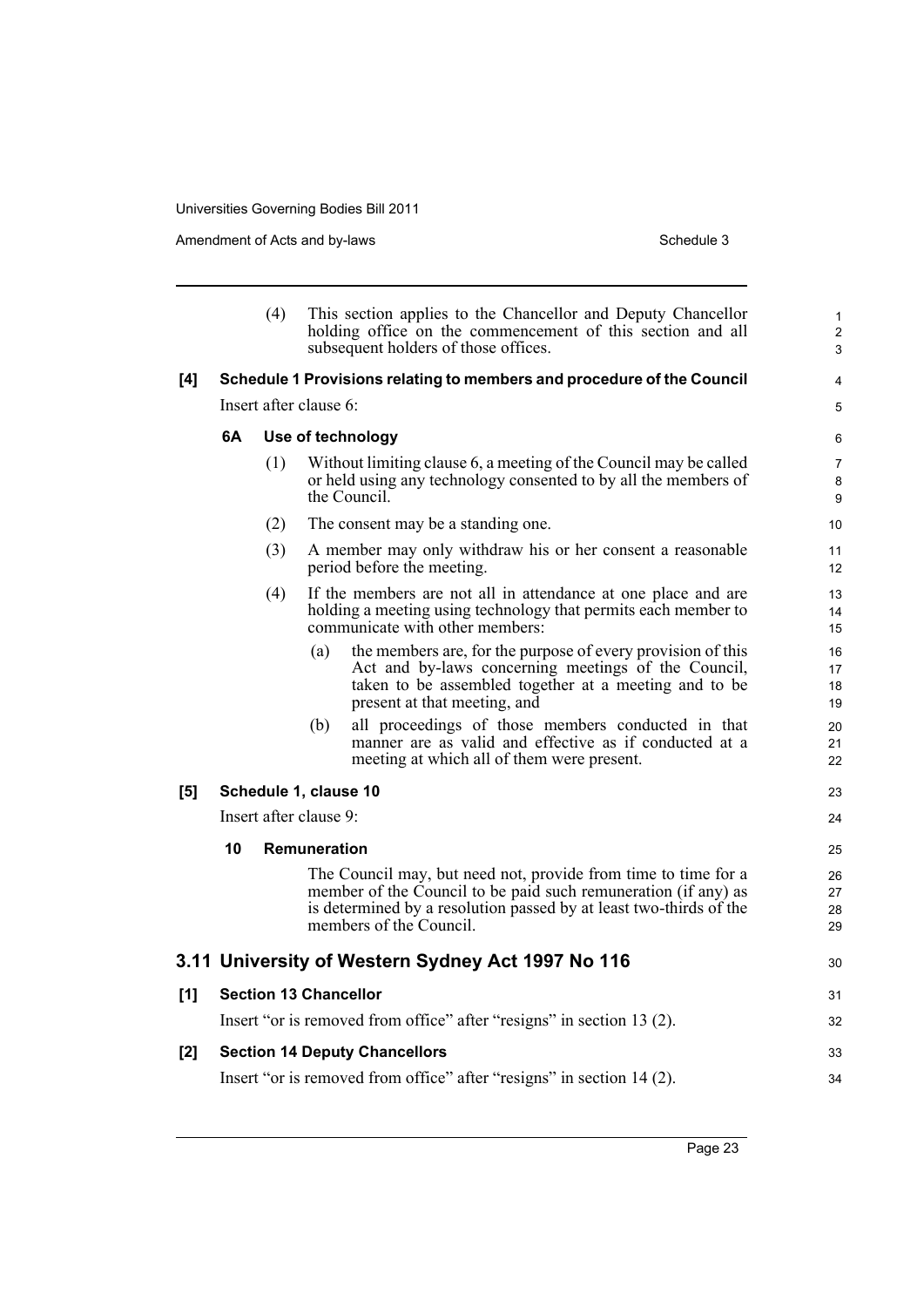Schedule 3 Amendment of Acts and by-laws

| [3] | <b>Section 14A</b>                                               |                        |                                                                                                                                                                                                                                                    |                               |  |  |  |
|-----|------------------------------------------------------------------|------------------------|----------------------------------------------------------------------------------------------------------------------------------------------------------------------------------------------------------------------------------------------------|-------------------------------|--|--|--|
|     | Insert after section 14:                                         |                        |                                                                                                                                                                                                                                                    |                               |  |  |  |
|     | 14A                                                              |                        | Removal from office of Chancellor or Deputy Chancellor                                                                                                                                                                                             | 3                             |  |  |  |
|     |                                                                  | (1)                    | The Board may remove the Chancellor or a Deputy Chancellor<br>from office by a no confidence motion passed in accordance<br>with this section if it considers it in the best interests of the<br>University to do so.                              | 4<br>5<br>6<br>$\overline{7}$ |  |  |  |
|     |                                                                  | (2)                    | The removal from office may be effected only if the no<br>confidence motion is supported by at least a two-thirds majority<br>of the total number of members for the time being of the Board at<br>two consecutive ordinary meetings of the Board. | 8<br>9<br>10<br>11            |  |  |  |
|     |                                                                  | (3)                    | The Chancellor or Deputy Chancellor may be removed from<br>office under this section despite section $32\overline{G}(6)$ and without the<br>need to establish any breach of duty.                                                                  | 12<br>13<br>14                |  |  |  |
|     |                                                                  | (4)                    | This section applies to the Chancellor and each Deputy<br>Chancellor holding office on the commencement of this section<br>and all subsequent holders of those offices.                                                                            | 15<br>16<br>17                |  |  |  |
| [4] | Schedule 1 Provisions relating to members and procedure of Board |                        |                                                                                                                                                                                                                                                    |                               |  |  |  |
|     |                                                                  | Insert after clause 6: |                                                                                                                                                                                                                                                    |                               |  |  |  |
|     | 6A                                                               |                        | Use of technology                                                                                                                                                                                                                                  | 20                            |  |  |  |
|     |                                                                  | (1)                    | Without limiting clause 6, a meeting of the Board may be called<br>or held using any technology consented to by all the members of<br>the Board.                                                                                                   | 21<br>22<br>23                |  |  |  |
|     |                                                                  | (2)                    | The consent may be a standing one.                                                                                                                                                                                                                 | 24                            |  |  |  |
|     |                                                                  | (3)                    | A member may only withdraw his or her consent a reasonable<br>period before the meeting.                                                                                                                                                           | 25<br>26                      |  |  |  |
|     |                                                                  | (4)                    | If the members are not all in attendance at one place and are<br>holding a meeting using technology that permits each member to<br>communicate with other members:                                                                                 | 27<br>28<br>29                |  |  |  |
|     |                                                                  |                        | the members are, for the purpose of every provision of this<br>(a)<br>Act and by-laws concerning meetings of the Board, taken<br>to be assembled together at a meeting and to be present at<br>that meeting, and                                   | 30<br>31<br>32<br>33          |  |  |  |
|     |                                                                  |                        | all proceedings of those members conducted in that<br>(b)<br>manner are as valid and effective as if conducted at a<br>meeting at which all of them were present.                                                                                  | 34<br>35<br>36                |  |  |  |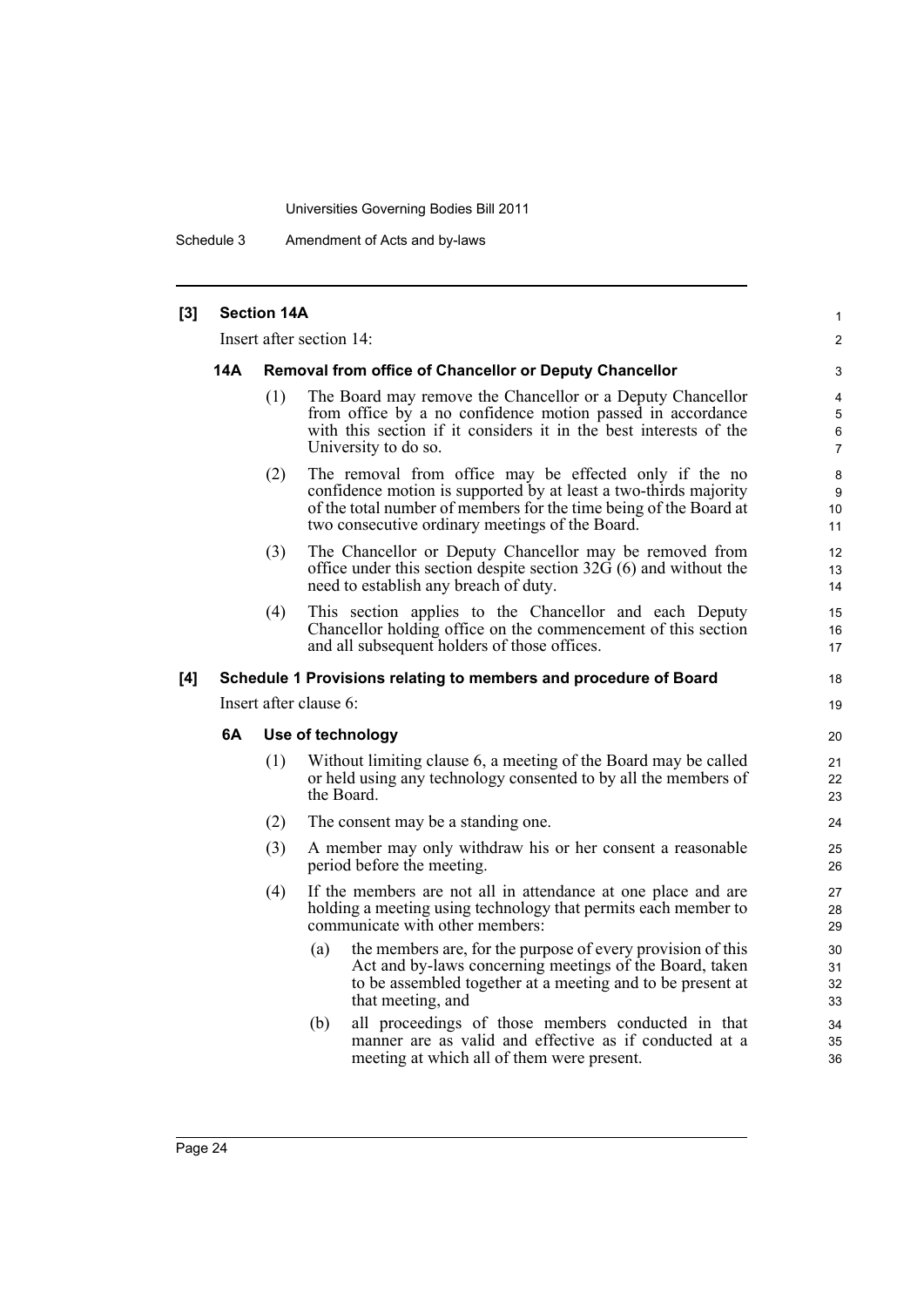| [5]   | Schedule 1, clause 11                                                 |     |                                                                                                                                                                                                                                                        |                               |  |  |  |  |
|-------|-----------------------------------------------------------------------|-----|--------------------------------------------------------------------------------------------------------------------------------------------------------------------------------------------------------------------------------------------------------|-------------------------------|--|--|--|--|
|       | Insert after clause 10:                                               |     |                                                                                                                                                                                                                                                        |                               |  |  |  |  |
|       | 11<br>Remuneration                                                    |     |                                                                                                                                                                                                                                                        |                               |  |  |  |  |
|       |                                                                       |     | The Board may, but need not, provide from time to time for a<br>member of the Board to be paid such remuneration (if any) as is<br>determined by a resolution passed by at least two-thirds of the<br>members of the Board.                            | 4<br>5<br>6<br>$\overline{7}$ |  |  |  |  |
|       |                                                                       |     | 3.12 University of Wollongong Act 1989 No 127                                                                                                                                                                                                          | 8                             |  |  |  |  |
| [1]   |                                                                       |     | <b>Section 10 Chancellor</b>                                                                                                                                                                                                                           | 9                             |  |  |  |  |
|       |                                                                       |     | Insert "or is removed from office" after "resigns" in section 10 (2).                                                                                                                                                                                  | 10 <sup>°</sup>               |  |  |  |  |
| [2]   | <b>Section 11 Deputy Chancellor</b>                                   |     |                                                                                                                                                                                                                                                        |                               |  |  |  |  |
|       | Insert "or is removed from office" after "resigns" in section 11 (2). |     |                                                                                                                                                                                                                                                        |                               |  |  |  |  |
| $[3]$ | <b>Section 11A</b>                                                    |     |                                                                                                                                                                                                                                                        |                               |  |  |  |  |
|       | Insert after section 11:                                              |     |                                                                                                                                                                                                                                                        |                               |  |  |  |  |
|       | 11A<br><b>Removal from office of Chancellor or Deputy Chancellor</b>  |     |                                                                                                                                                                                                                                                        |                               |  |  |  |  |
|       |                                                                       | (1) | The Council may remove the Chancellor or Deputy Chancellor<br>from office by a no confidence motion passed in accordance<br>with this section if it considers it in the best interests of the<br>University to do so.                                  | 16<br>17<br>18<br>19          |  |  |  |  |
| (2)   |                                                                       |     | The removal from office may be effected only if the no<br>confidence motion is supported by at least a two-thirds majority<br>of the total number of members for the time being of the Council<br>at two consecutive ordinary meetings of the Council. | 20<br>21<br>22<br>23          |  |  |  |  |
|       |                                                                       | (3) | The Chancellor or Deputy Chancellor may be removed from<br>office under this section despite section $21\overline{G}(6)$ and without the<br>need to establish any breach of duty.                                                                      | 24<br>25<br>26                |  |  |  |  |
|       |                                                                       | (4) | This section applies to the Chancellor and Deputy Chancellor<br>holding office on the commencement of this section and all<br>subsequent holders of those offices.                                                                                     | 27<br>28<br>29                |  |  |  |  |